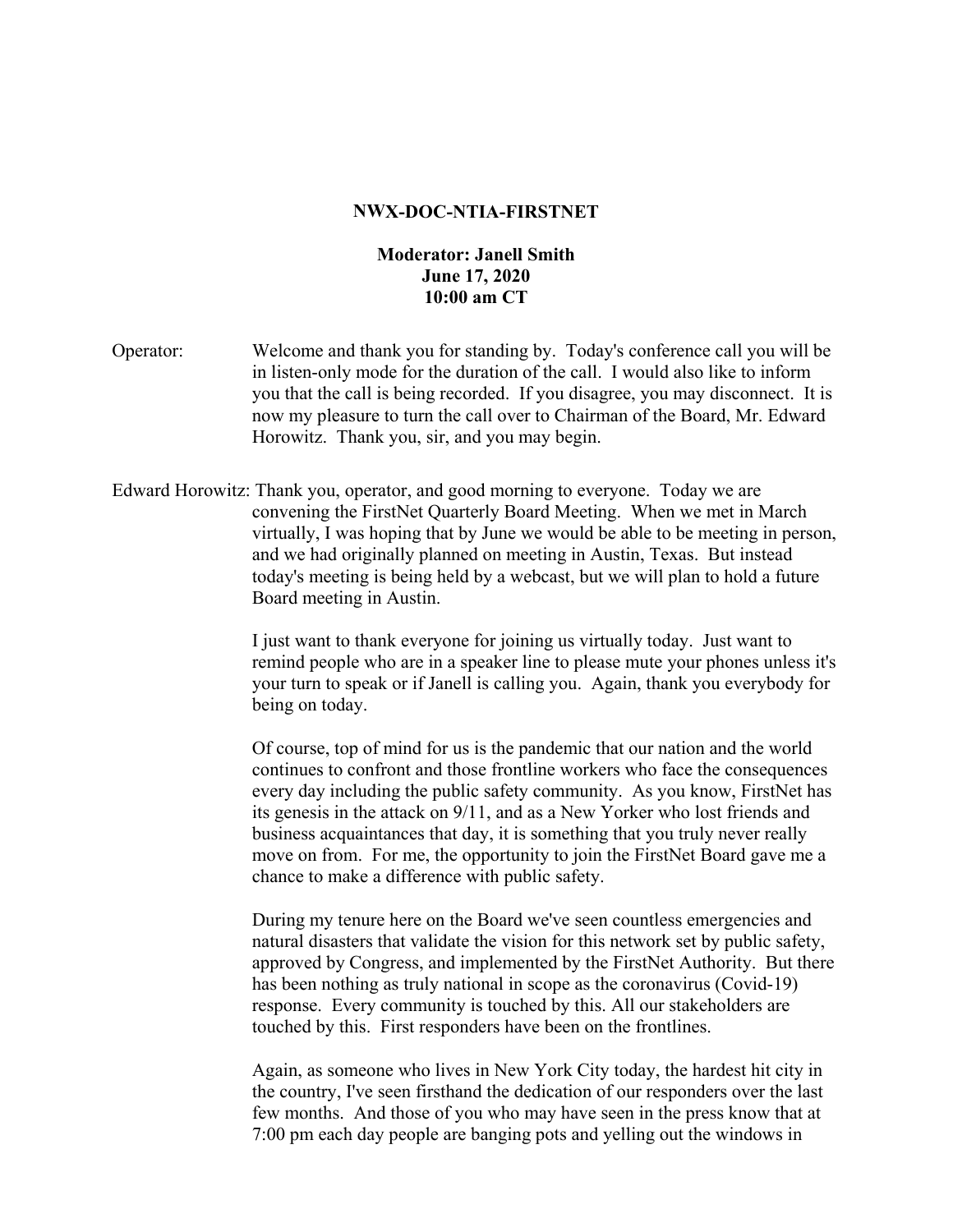appreciation for the work that the first responder community is doing on behalf of the city.

As Chair of the FirstNet Authority, there is a sense of accomplishment to be able to deliver a nationwide network for public safety at this time, especially with stories from the field about how it is making an impact for the public safety mission. We have seen health workers and first responders at testing centers, field hospitals, and incident command posts use the dedicated and reliable connectivity that FirstNet offers to do their lifesaving work.

But our work, despite all that has been done, we are still at the early stages of this journey. Our work is not done. We are reminded of this almost every day. There is a constant need to innovate, enhance, and improve FirstNet.

We built FirstNet along the lines of a business model and a process for continuing successful investments, and our commitment to public safety and the network bring it to the moment today and it is a big step forward for FirstNet and public safety and a lot of work has gone into making it a possibility.

Going back several years as we planned for FirstNet and developed the RFP for the network, the Board recognized that FirstNet must be an economically independent, sustainable entity, and we have to make sure that this network would serve all states, territories, and communities and would be there for the public safety for all kinds of emergencies.

As a result, we've worked tirelessly to create a business model that not only made the FirstNet Authority organization and the network financially selfsustaining, but also enabled us to go above and beyond for public safety and invest back into the network to ensure that it continues to evolve to meet their needs.

You will also recall the publication last August of the roadmap which describes six (6) domains for investment and established the mechanism for pursuing them. Though saying something and doing something are very different. But, once again, we have demonstrated over the years, we are doing what we said we would do.

Over the past year the Board has worked closely with Ed Parkinson, Jeff Bratcher, Lisa Casias, and the organization, to build an investment process based on sound fiscal policy, checks and balances, robust coordination with the National Telecommunications and Information Administration (NTIA) and the Department of Commerce (DOC), and of course, public safety feedback on their critical communications needs.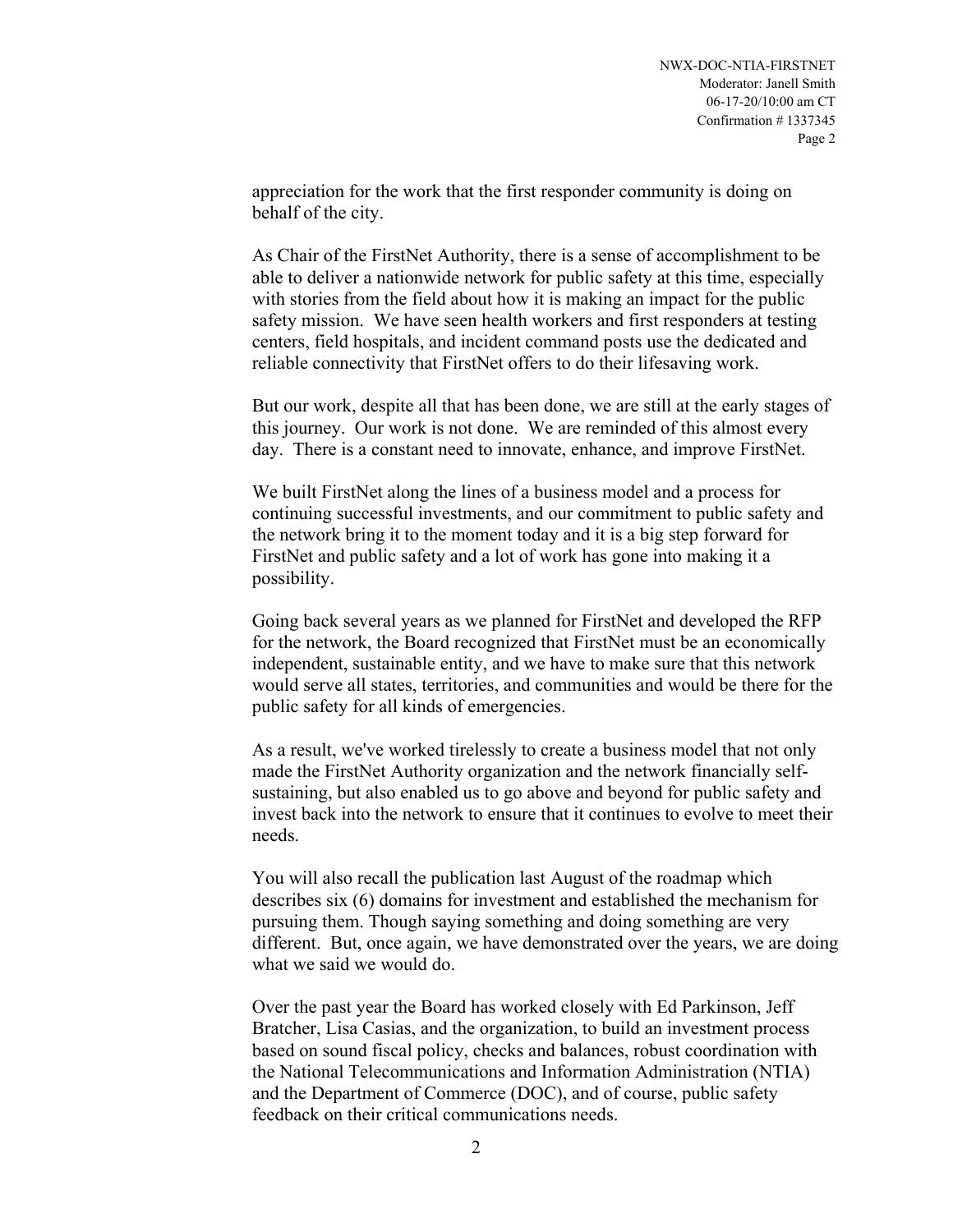This was our first time doing this, setting up a process that will guide network investments for many years to come, and we have to get it right and we feel we did. The process with all of its parts and dependencies coming together has brought us to where we are today, which is the Board considering the first set of investments into the National Public Safety Broadband Network (NPSBN).

Back in September, the Board gave the green light for the FirstNet Authority leadership to pursue the procurement process for: (1) expanding the deployable fleet; and (2) initial generational upgrades to the core network that would make it 5G network ready.

There was a lot of work and detail that went into this since September, and today the Board will take action to finalize two (2) new task orders. We look forward to the discussions today and marking a significant achievement for the network.

Now to begin today's program, I'd like to welcome a new Board member to the Board, Darrin Jones. Darrin Jones is the new Department of Justice designee to the Board, and Darrin is the Executive Assistant Director of the Federal Bureau of Investigation's (FBI) Science and Technology Branch. Darrin will also be a member of the Board's Network and Technology Committee. Welcome Darrin, I was hoping you might say a few words.

- Darrin Jones: Thank you very much. I just would reiterate how intensely excited I am to be joining the Board. Obviously, I live and breathe technology here at the FBI and I'm a huge supporter and believer of FirstNet, so I couldn't be happier to be joining you. I look forward to interaction with the Board hopefully in person in the near future.
- Edward Horowitz:Thanks Darrin, and we won't be shy about asking you to participate. I know you're not shy about pitching in based upon the short time that you've been on the Board and the contributions that you've already made. We do appreciate it.

So for today's agenda, today we're going to hear a Public Safety Advisory Committee (PSAC) update from PSAC Chair, Todd Early. We'll have updates from the Advocacy, Network and Technology, and Finance Committee as well, and will discuss the two (2) investment opportunities for network expansion and enhancements coming out of the Finance Committee. We will then also have a closed session.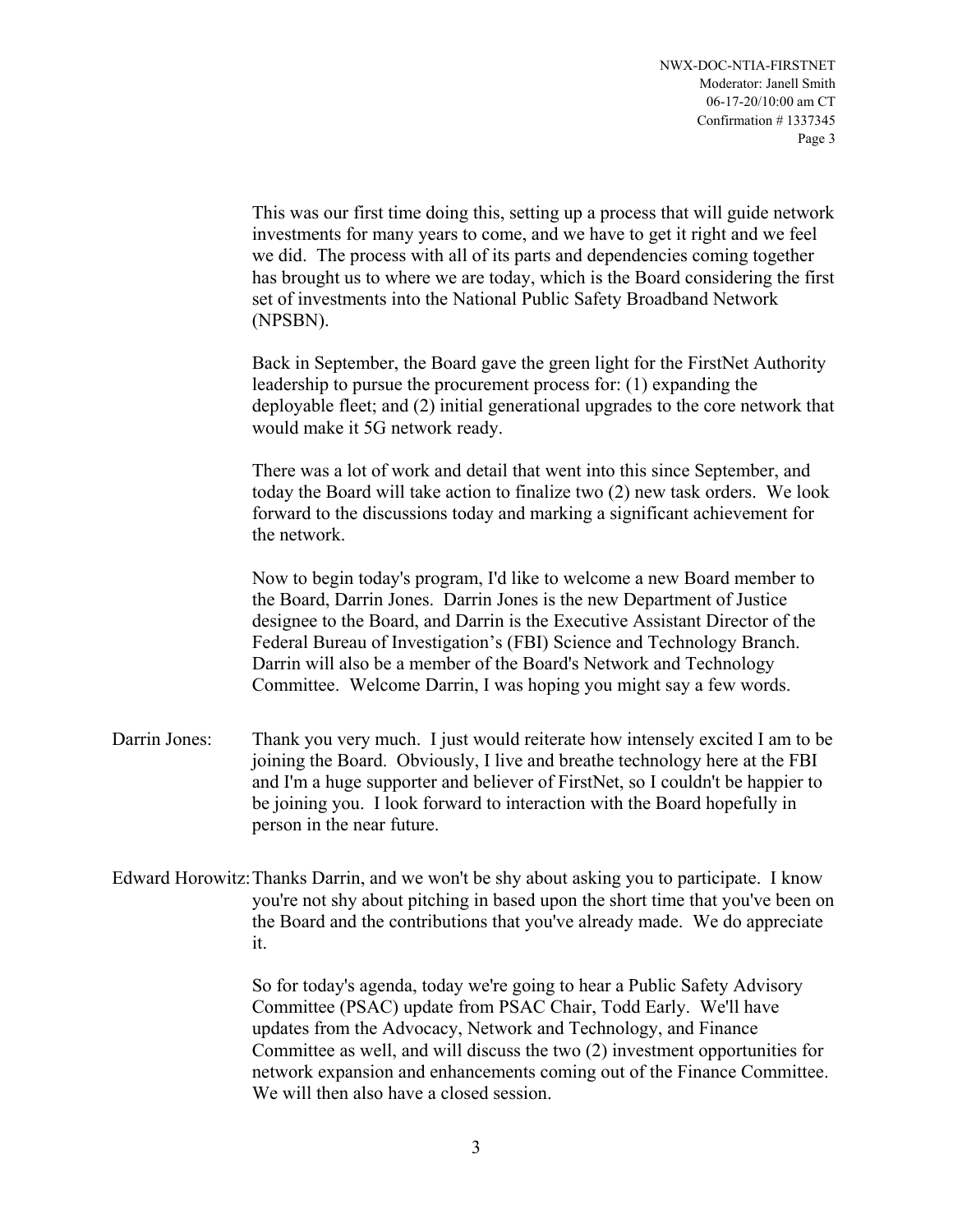Janell Smith: Excuse me, Edward?

Edward Horowitz: Yes.

Janell Smith: Excuse me, Edward, this is Janell Smith. There are folks that are from the public and from other organizations who are not able to get into the call. I've been getting a few messages here, so we will have to hold for just a moment to make sure that people are able to get into the call. I'm getting a few messages at this point.

Edward Horowitz:Okay, fine with me. You'll let me know when I can start again or to continue?

Janell Smith: Yes, just hold for one moment, please. Sorry about that. Operator: Janell, this is Sandy. Do you know are they getting an error message when they're trying to get in? Janell Smith: It looks like there are a few things happening. Some people are not able to get into the WebEx. We're having April Ward from our Communications team reposting information on the Web site. Operator: Okay. Janell Smith: She believes that will fix the issue. Operator: Okay just wanted to double check. Jennifer Watts: Sandy and Janell, this is Jennifer. Sandy, can I confirm with you the participant's dial-in number and passcode you have associated with this conference? Operator: Sure let me pull it back up. Okay so just a moment, please. You can go ahead now. Jennifer Watts: Okay the number we have for participants is 1-888-982-7296, and the participant code is 3161488. Operator: No the participant code is - the toll-free number is 1-888-324-9615, and the participant code is 2729923. Jennifer Watts: Okay, Janell this is different than what we had in the Federal Register notice. We'll talk with Verizon as far as why that changed since we had this. And then for the WebEx link we have the conference ID number is P as in Paul, W as in whiskey, X as in x-ray, W as in whiskey, 9653105.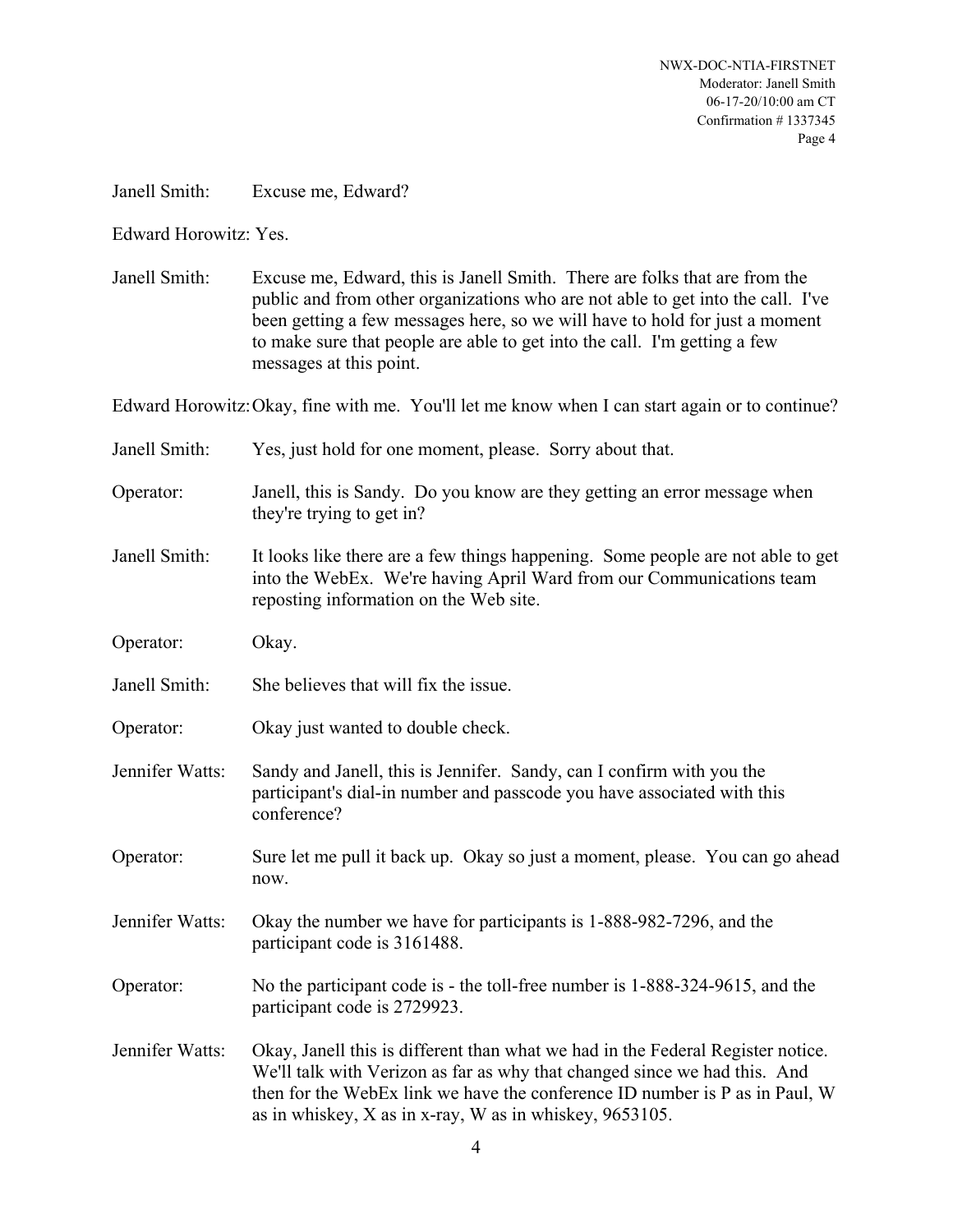| Operator:              | No that's different too. It's PWXW1337345.                                                                                                                                                                                                                                               |  |
|------------------------|------------------------------------------------------------------------------------------------------------------------------------------------------------------------------------------------------------------------------------------------------------------------------------------|--|
| Jennifer Watts:        | And the passcode for the WebEx that you have?                                                                                                                                                                                                                                            |  |
| Operator:              | That is 2729923.                                                                                                                                                                                                                                                                         |  |
| Jennifer Watts:        | Okay thank you. Janell, we'll get this posted on the Web site and figure out<br>what happened, why we ended up with different numbers and codes in real-<br>time here, but just give us one second.                                                                                      |  |
| <b>Richard Stanek:</b> | Chairman Horowitz?                                                                                                                                                                                                                                                                       |  |
| Edward Horowitz: Yes.  |                                                                                                                                                                                                                                                                                          |  |
| <b>Richard Stanek:</b> | I would also suggest that they post it on our social media platforms too, and<br>the web also.                                                                                                                                                                                           |  |
|                        | Edward Horowitz: That's a good idea. Presumably Ryan is on the line and will do that.<br>Operator, just a quick question. I just want to make sure that when we started<br>the meeting and I had the opening comments they are and have been recorded,<br>so someone who comes in later? |  |
| Operator:              | Yes, they are.                                                                                                                                                                                                                                                                           |  |
|                        | Edward Horowitz: Okay, thank you.                                                                                                                                                                                                                                                        |  |
| Janell Smith:          | I have received confirmation from April Ward that the information has been<br>posted on social media. I also have 57 attendees on the WebEx. The people<br>who have e-mailed me directly based on the Federal Register notice; I have<br>provided the information directly back to them. |  |
| Operator:              | This is Sandy again. There are more people coming into the conference right<br>now.                                                                                                                                                                                                      |  |
| Janell Smith:          | Can you provide the number of people please?                                                                                                                                                                                                                                             |  |
| Operator:              | I have a total of 47 lines without the speakers.                                                                                                                                                                                                                                         |  |
| Janell Smith:          | Okay, thank you. I'm going to check in again with our Comms team. April, if<br>you're on the line, you can send me a message.                                                                                                                                                            |  |
|                        | The Communications team is checking the links, and they will be back with<br>me shortly.                                                                                                                                                                                                 |  |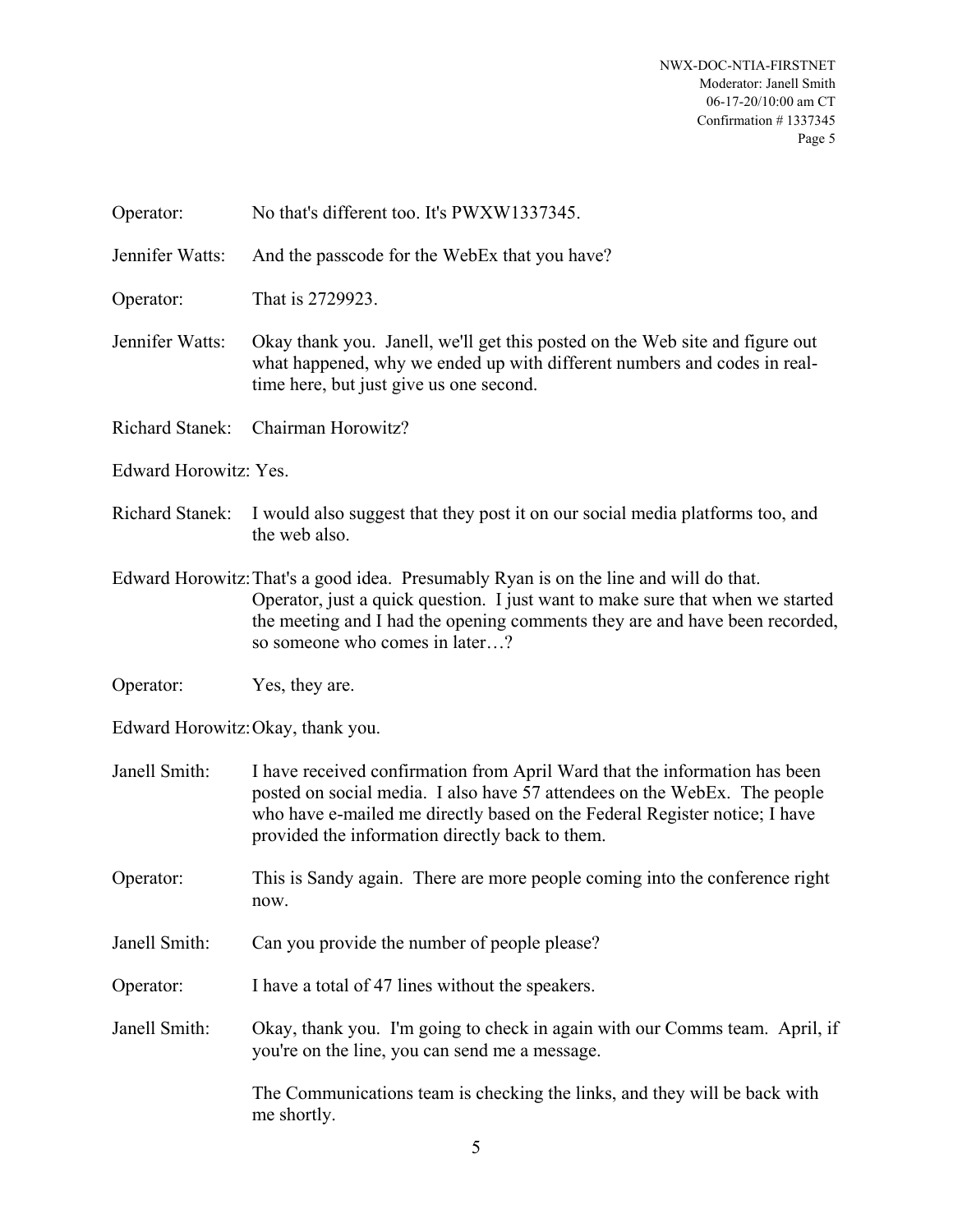I received a message that we're good to restart.

Edward Horowitz:Okay thank you, Janell, and apologize to our participating public audience for this gap in the discussion. As mentioned, anybody who's joined just a moment ago, the first part of my opening remarks have been recorded and can be played back.

> I'm going to start with today's agenda and just reiterate that today we're going to hear a Public Safety Advisory Committee (PSAC) update from the PSAC Chair, Todd Early. We're going to have Committee updates from the Advocacy Committee, Network and Technology, and Finance Committee, and with the Finance Committee, we will then discuss the two (2) investment opportunities for network expansion and enhancements.

Then we're going to hold a closed session for Board deliberation, and when we return, we will hold our Committee and full Board votes on the investments.

I would also like to ask at this time our Board Secretary, Janell Smith, to call the roll for the Board and confirm that each Committee and the Board have a quorum.

Janell Smith: Good morning, I'll start with Chairman Horowitz?

Edward Horowitz:Here.

Janell Smith: Vice Chairman Rich Stanek?

Richard Stanek: Here.

Janell Smith: Richard Carrizzo?

Richard Carrizzo: Here.

- Janell Smith: Welton Chase?
- Welton Chase: Here.
- Janell Smith: Neil Cox?
- Neil Cox: Here.
- Janell Smith: Brian Crawford?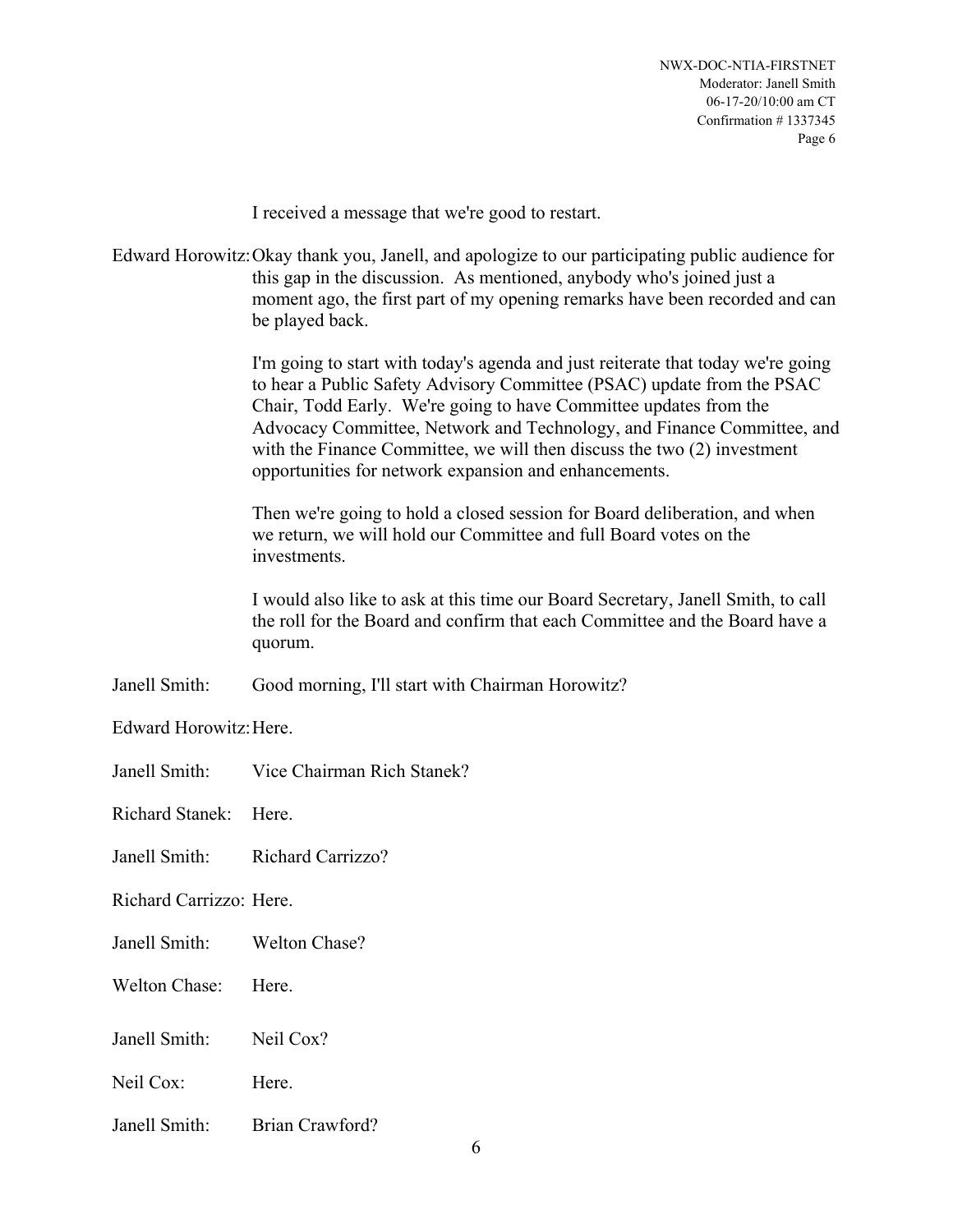| Brian Crawford: Here.      |                                                                                                                                                                                                                                 |
|----------------------------|---------------------------------------------------------------------------------------------------------------------------------------------------------------------------------------------------------------------------------|
| Janell Smith:              | Vincent DeLaurentis?                                                                                                                                                                                                            |
| Vincent DeLaurentis: Here. |                                                                                                                                                                                                                                 |
| Janell Smith:              | Billy (William) Hewes?                                                                                                                                                                                                          |
| William Hewes:             | Here.                                                                                                                                                                                                                           |
| Janell Smith:              | Karima Holmes?                                                                                                                                                                                                                  |
| Karima Holmes:             | I'm here.                                                                                                                                                                                                                       |
| Janell Smith:              | Darrin Jones?                                                                                                                                                                                                                   |
| Darrin Jones:              | Here.                                                                                                                                                                                                                           |
| Janell Smith:              | Tip (Robert) Osterthaler?                                                                                                                                                                                                       |
| Robert Osterthaler: Here.  |                                                                                                                                                                                                                                 |
| Janell Smith:              | Paul Patrick?                                                                                                                                                                                                                   |
| Paul Patrick:              | Here.                                                                                                                                                                                                                           |
| Janell Smith:              | Matt Slinkard?                                                                                                                                                                                                                  |
| Matt Slinkard:             | Here.                                                                                                                                                                                                                           |
| Janell Smith:              | David Zolet?                                                                                                                                                                                                                    |
| David Zolet:               | Present.                                                                                                                                                                                                                        |
| Janell Smith:              | Mr. Chair, we do have a quorum for the Board as well as for all four $(4)$<br>Committees.                                                                                                                                       |
|                            | Edward Horowitz: Thank you Madam Secretary, could you please report on any conflicts of<br>interest?                                                                                                                            |
| Janell Smith:              | Sure. Prior to participating in the FirstNet Authority Combined Board and<br>Committee Meeting today, the Board members have reviewed the agenda as<br>well as the conflict of interest guidance provided by the Ethics Law and |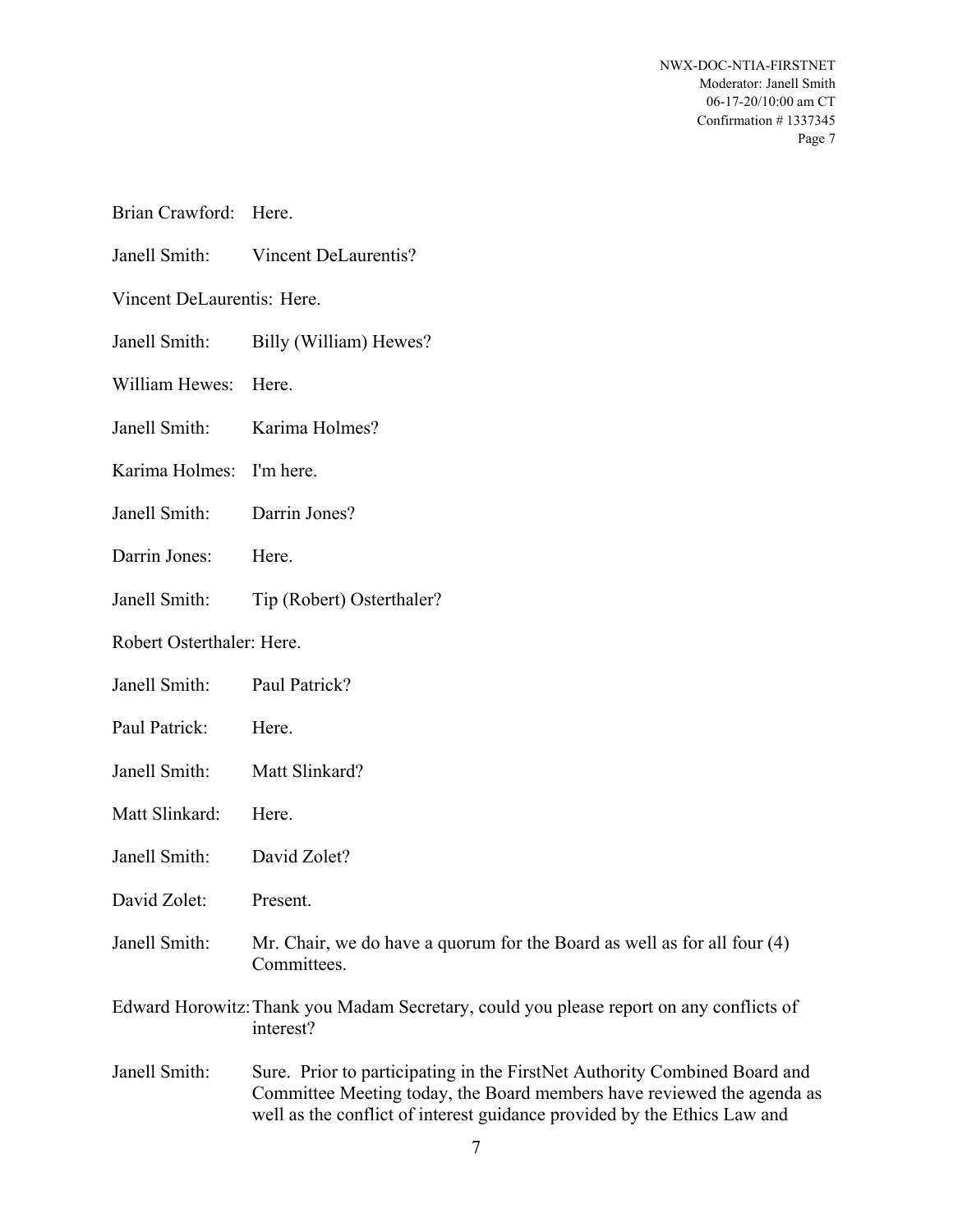Program Division of the DOC, Office of General Counsel regarding the Conflict of Interest standards that apply to the Board members.

All Board members have responded prior to today's meeting that they do not have a conflict and will not need to recuse themselves from participation in any portion of this meeting. Thank you.

- Edward Horowitz:Thank you, Madam Secretary. Each member of the Committee has before them the minutes of our March meeting, the Committee and the Board. Were there any additions or corrections to those minutes at this time? Open the floor for that. Hearing none, I will take a motion that we accept these minutes.
- Richard Stanek: Rich Stanek, so moved Mr. Chair.
- Edward Horowitz:Thank you. Second, please?
- Brian Crawford: Second by Brian Crawford.
- Edward Horowitz:Thank you, Brian. All in favor say "Aye."
- Group: Aye.
- Edward Horowitz: Any opposed say "Nay." Any abstentions? Hearing none, the March meeting minutes are accepted, and Madam Secretary, please make the minutes available to the public following the meeting.

At this point I would like to turn the floor over to Todd Early. Todd, as mentioned earlier, is the PSAC Chairman of the Executive Committee. The floor is yours.

Todd Early: Thank you Mr. Chairman and Board members. Appreciate the opportunity to update you on the recent activities of the PSAC this morning.

> As you know, our focus of the PSAC work continues around the roadmap. Our Tribal Working Group (TWG) recently conducted a 200-level engagement focused around the coverage and capacity domain of that roadmap. They utilized their monthly telephone conference and really had targeted dialogue on Tribal-specific coverage needs. It was a really good discussion and a lot of great input and information came out of that discussion. I appreciate Danae Wilson's continued leadership of that group.

We continue to get very valuable information from the TWG. In the months to come they will also continue to address the roadmap domains and their associated technologies. We've continued our PSAC bi-monthly webinar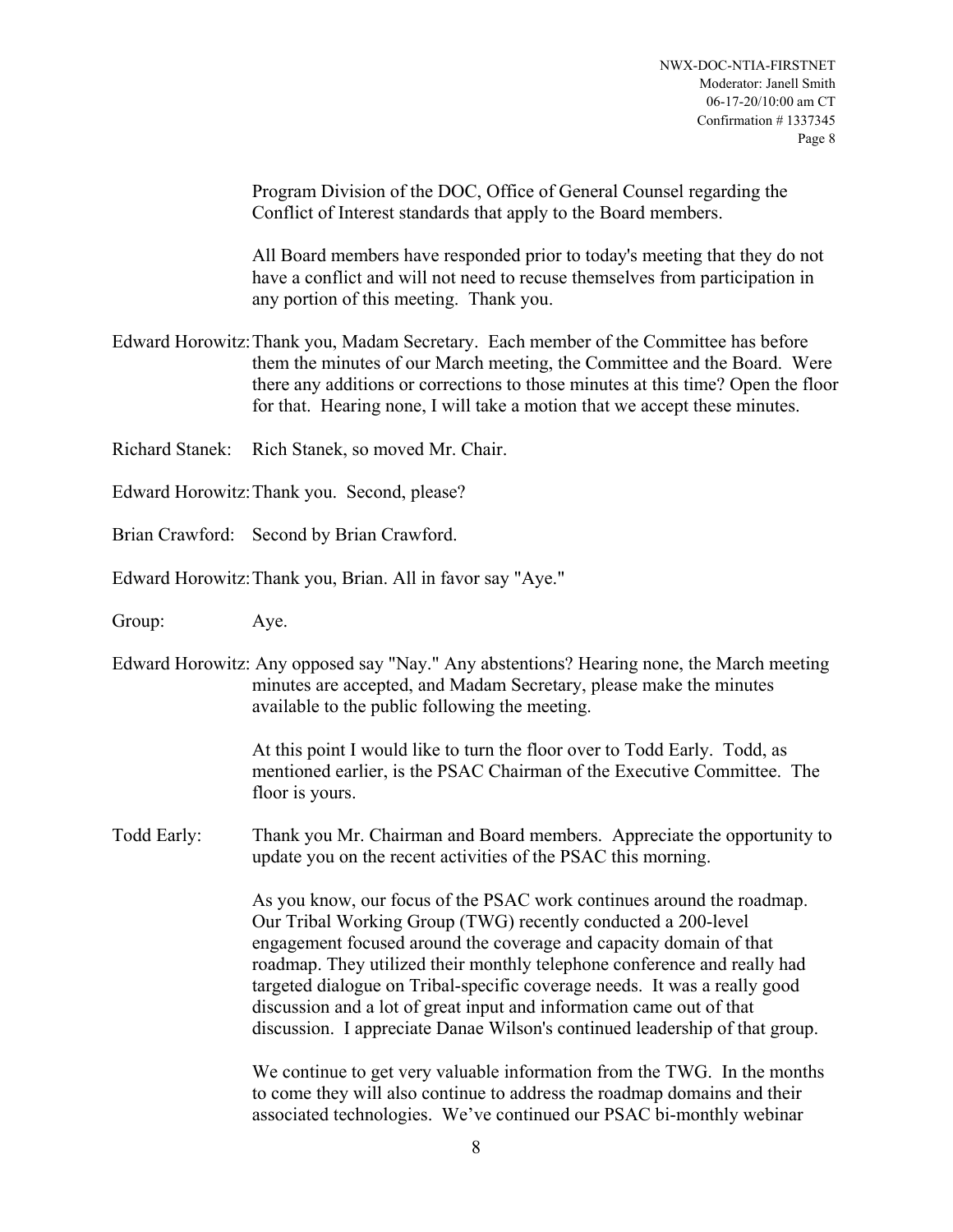series focused on technologies that fall under the voice communications domain.

In March we discussed imminent peril and then last month we discussed the FirstNet Push-to-Talk with the Products team as well as had an update from the Standards team on their progress of the 3GPP work that has been performed.

We as the PSAC really appreciate that opportunity to continue to provide direct dialogues with the Authority's technical staff experts and the leadership. It's really valuable to us to know that the input from public safety is being heard and received, and that we have that avenue to provide that input, so we appreciate that very much.

As you know at the last Board meeting, the Board approved changes to the Charter, and we have been in the process of implementing those changes that were approved by the Board at the last meeting. We've invited the National Association of Emergency Medical Services (EMS) Physicians to join the PSAC membership and are in the process of onboarding that representative this week.

We have also on-boarded the additional PSAC Executive Committee members. As you know the Board approved to go from five (5) members to seven (7) members.

The three (3) new members of the Executive Committee are no strangers to FirstNet and the PSAC. Those members are Kevin McGinnis from the National Association of State EMS Officials, Frank Minice from Nlet - The International Justice and Public Safety Network, and Mark Ryckman from the International City/County Management Association. Truly appreciate the three of them and their willingness to step up and take on additional responsibilities and leadership roles in joining us and the rest of the Executive Committee.

There's a lot of experience there between those three (3) members and the other members of the Executive Committee, and really looking forward to the forward-looking progress that the PSAC and the Executive Committee will be making as addressed in the updated Charter and the way forward with the work in 2020.

Lastly, we are having a virtual PSAC meeting next week. We have a full agenda that's focused on a reinvestment, also updates from AT&T leadership, and we'll have Dereck Orr from PSCR updating us as well. That is my update, Mr. Chair, subject to any questions that you may have.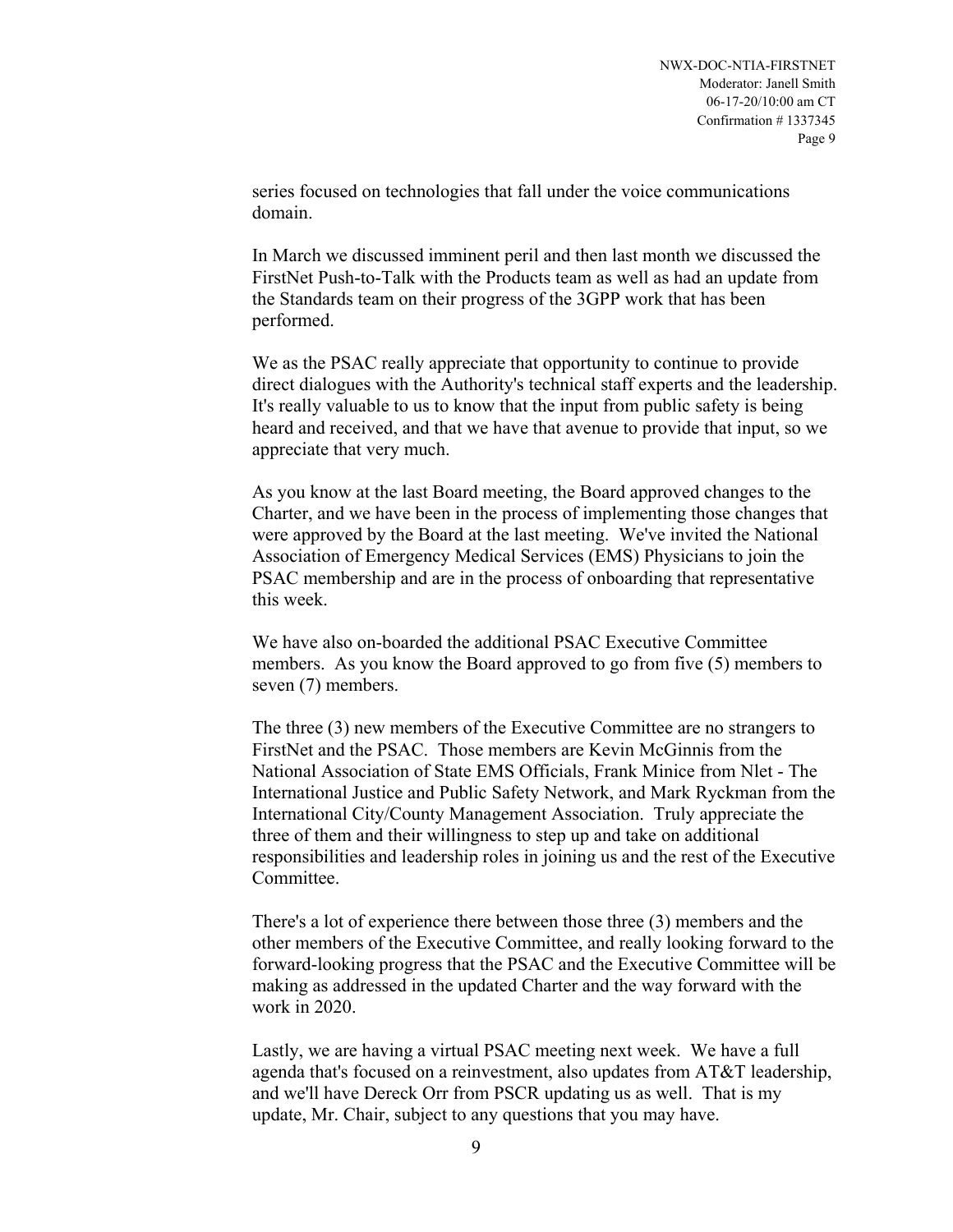Edward Horowitz: Thank you, Todd, and thank you for your efforts. It goes without saying that it's quite evident all the time and effort that you put into this. I also wanted to congratulate Kevin, Frank and Mark for - congratulating and also commiserating with them for being now on the Executive Committee of the PSAC because that means they've really got to work harder.

> Lastly, to emphasize that the National Association of EMS Physicians, which is now joining the PSAC as Todd just mentioned, we've extended a letter of invitation to an individual to become a member of the PSAC.

> I'd like to open up to the Board on the floor if there's any questions for Todd.

Richard Stanek: Mr. Chairman?

Edward Horowitz: Yes, Rich.

- Richard Stanek: Todd, is the PSAC meeting public? I know you are doing it virtually. If so, can you give them the date and the time and how they might be able to access it?
- Todd Early: No sir, it is actually a closed PSAC meeting and that meeting is next week. Let me get you the exact day and time here - June 23 at 3:00 pm Eastern time, which is next Tuesday.
- Richard Stanek: Okay, thank you.
- Todd Early: Yes, sir.

Edward Horowitz: Any other questions from the Board or comments to Todd? I know that when Dave Buchanan speaks he's going to talk about the contributions that Danae and the Tribal Group have made and the progress that has occurred within territories. And, I want to also reinforce your comment on Danae Wilson's participation and also several members of the Board who join you in the TWG sessions. Paul Patrick is one of them and, I think, Kevin McGinnis also, not from the Board, but is also another active participant.

> At this point I'd like to invite the Chairs of the Advocacy, Network and Technology, and Finance Committees to provide an update, so let me start with Sheriff Stanek, please.

Richard Stanek: Yes, thank you Mr. Chair, members and guests. I'm pleased with the process laid out to gather public safety feedback and translate their needs into investments. It's great to see that this feedback group is working and to be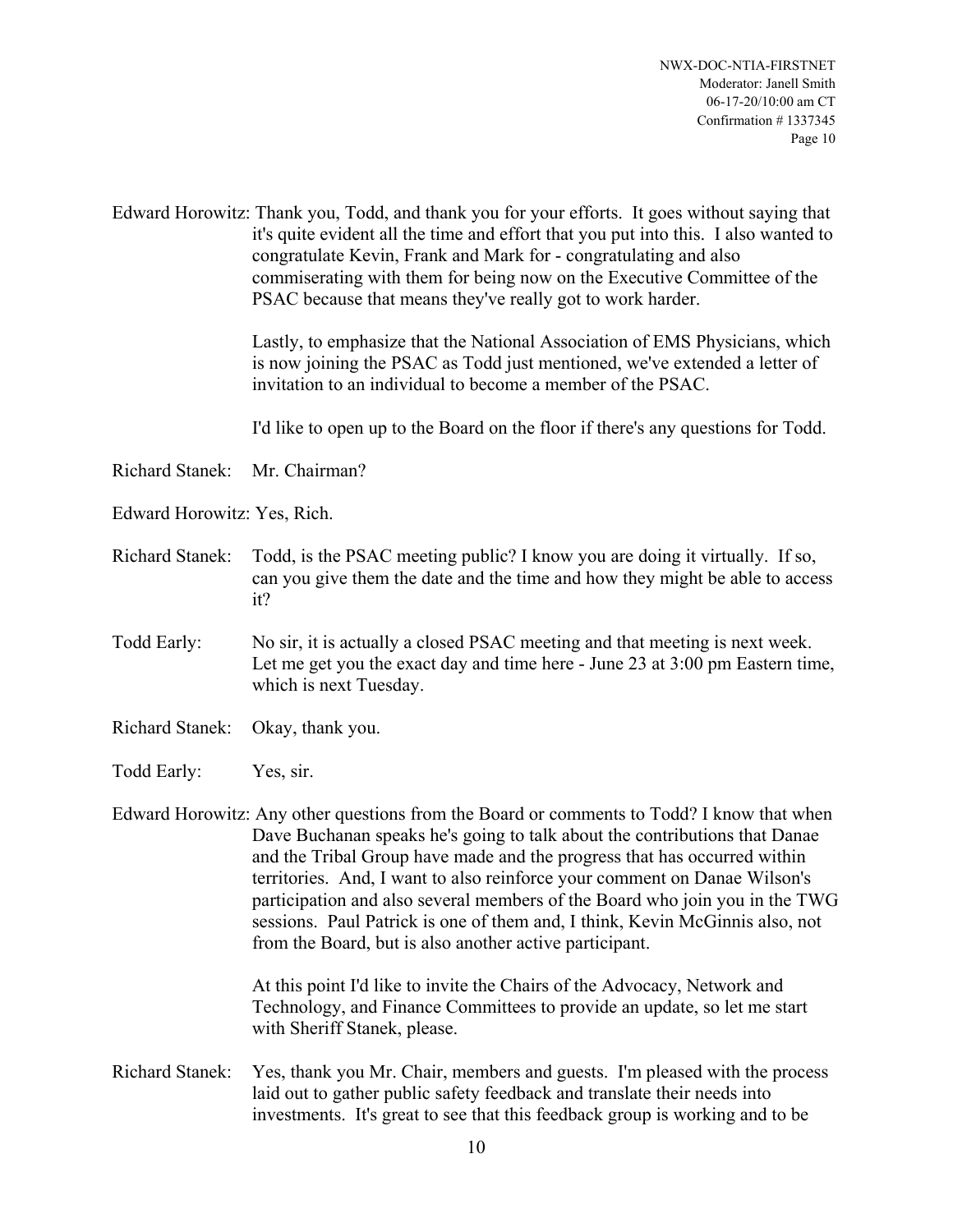taking these steps today during the Board meeting.

I believe as you all do that FirstNet must evolve and evaluate this network is that public safety has a voice and how the network advances. No other network has this. And many of our agencies are in a time of technology transition they're beginning to operationalize LTE and mobile devices using it to augment and enhance their communication tools. But still an agency issued smartphone is not par for the course today.

The work that FirstNet Authority does to help agencies operationalize FirstNet today is critically important. It is a credit to this organization and our public safety partners across the U.S. that we can do both, plan for future innovation, and 5G is a big leap in innovation for public safety, while at the same time tackling some of the challenges and needs they face today. Thank you, Mr. Chair.

- Edward Horowitz: Thanks, Rich. Any comments or questions of Rich? Hearing none, Neil, do you want to talk about technology, the Network Committee, please.
- Neil Cox: Yes, thank you Chairman Horowitz. As Chair of the Technology Committee as its first step towards 5G takes into account the technology advances that are happening today. We're learning new architectures and technologies on how to deploy 5G, and as commercial providers worldwide begin to transition to 5G, it's strategically important that we ensure that the FirstNet network is keeping pace with these advances. These advances are happening every day around the world.

5G will have a number of benefits for our public safety users. First of all, our first responders will see improved data rates. Things that used to take minutes to download will now just take fractions of seconds. Improved latency - and this is something that's really key, because now we're able to do things especially in the EMS area, because of no latency in the network.

When somebody makes a movement it's almost like the speed of light to be done and something to be replicated across the network with no latency. And also with 5G we get access to new spectrum, which brings more and more capacity to improve the throughput.

These 5G features will mean a lot more devices, devices that are yet to come, we've got the whole Internet of Things (IoT) that are going to happen throughout the world and things like biometric sensors, motion detectors, cameras, high-speed cameras, not the cameras we see today, but much higher, and many other things that are unimaginable to us today. The action we are taking today to ensure public safety is able to take advantage of all the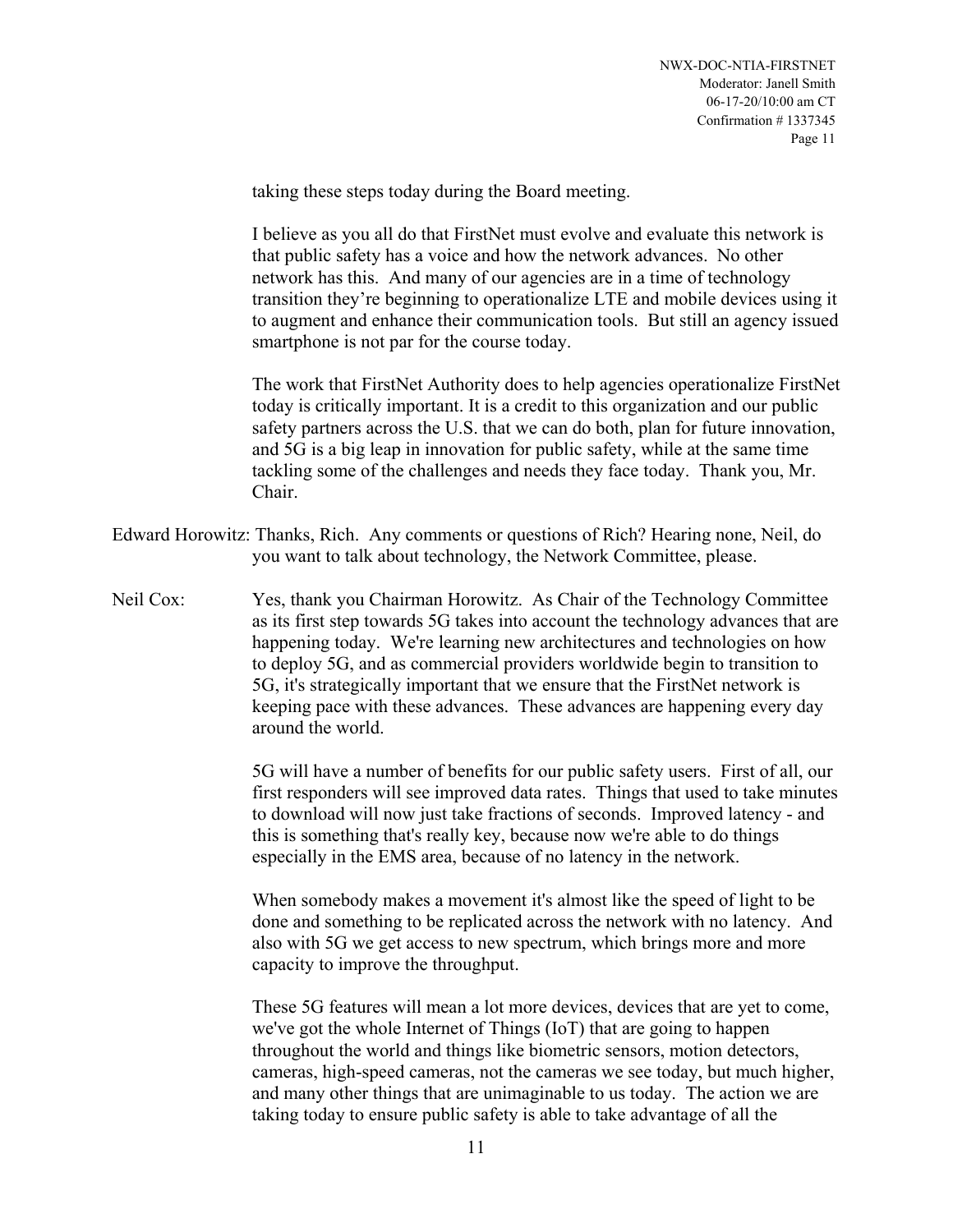potential that 5G has when it's ready for use by public safety.

With that, Chairman Horowitz, I'll turn it back to you.

Edward Horowitz: All right, thank you. Ed Parkinson, I think you wanted to add something here.

Edward Parkinson: Yes, thank you Chairman Horowitz, and thank you all for being here today. Janell, if you could please go back to slide 6. I did want to spend a little bit of time with Jeff Bratcher, our Chief Technology Officer, just walking through some of the investment opportunities that we have before us that the Board eventually will be voting on.

> What we have today here are two (2) core areas - First is expanding our coverage enhancement investment, which is to expand the deployable fleet that we have out there today. Currently, there are 72 FirstNet dedicated assets out in the field and many of whom have responded to wildfires out in the West and Midwest, some of the disastrous tornadoes, natural disasters, hurricanes we've seen. These deployables we've seen have been used at preplanned events, at large gatherings and places like the Fourth of July down on the National Mall.

> And so, ensuring that public safety has enough of these assets so that they are able to accomplish the task that they require is an important step that we saw back in 2015 when we were planning for the development of the RFP and that we've seen now in the months and years since the network has been up and running. The deployable suite has been a tremendous asset and one that public safety has come to rely on.

Next slide, please.

Good example of how this is being provided and how folks have used it is, as we've seen, these assets being staged around the country. Incidents have required that many of these are drawn into a particular area. And, as a result of steps that the Board is going to be taking today, the expansion of this fleet will allow for redundancy to be built in and be able to allow for greater use of these assets in a larger geographic space.

Slide eight (8) shows a hurricane response example where this takes place. As you can see here, assets are drawn into a certain area, a good example of where Hurricane Michael, FirstNet assets were on the ground there for well over a month, two months in some instances.

We had other areas out West responding to wildfires where FirstNet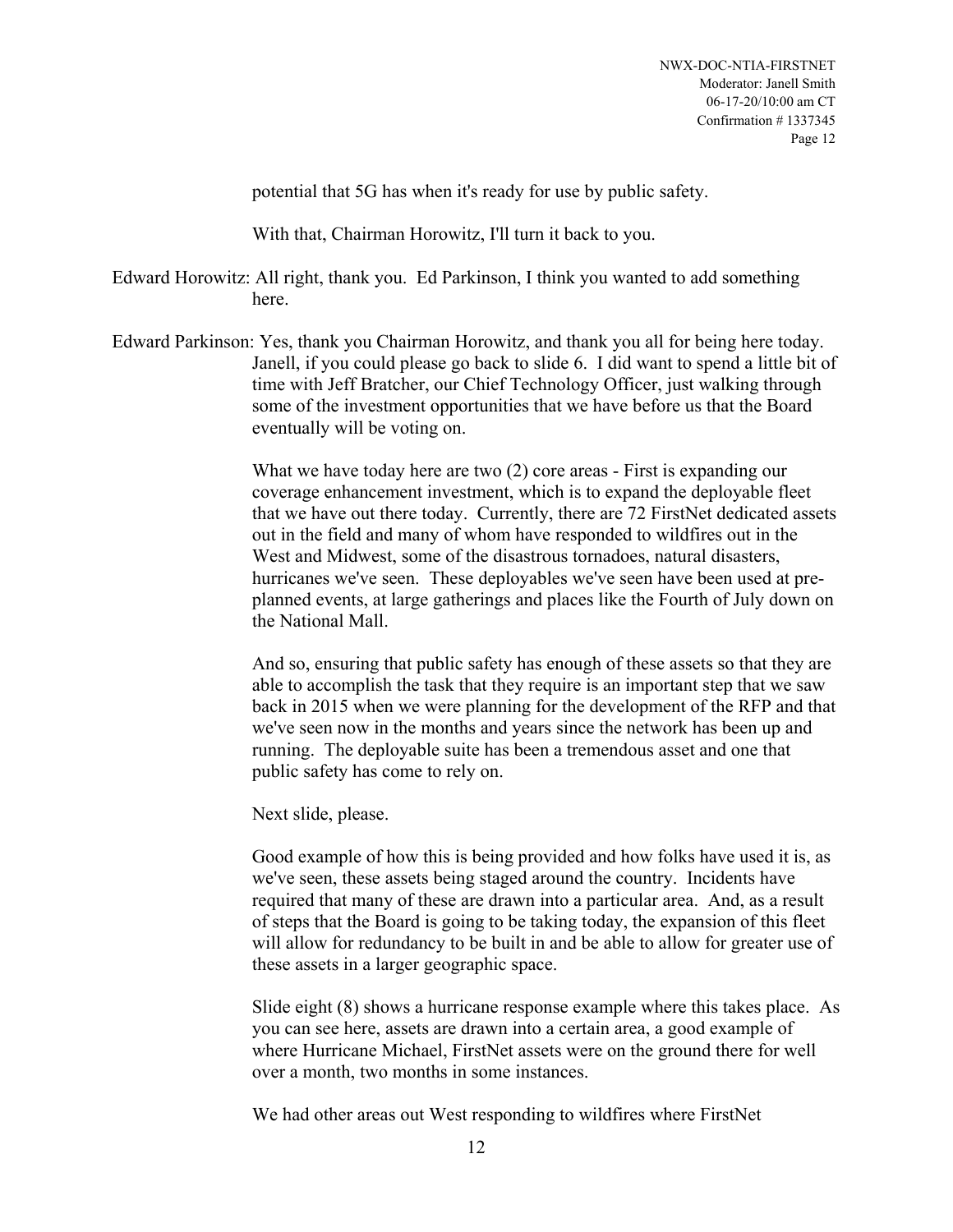deployables were up and running for well over a month. So by expanding the capacity in terms of the number of assets that we can have, this will allow for public safety to be better prepared, to serve all of us in the community to ensure that our lives are better protected.

So that's part of one of the areas and one of the reasons that we feel that this investment opportunity is so important. Let me turn it over to Jeff just to talk a little bit more about the network enhancement investment recommendation that we're going to bring forward to the Board today.

Jeffrey Bratcher: Great, thank you Ed, and Mr. Chairman, can you hear me okay?

Edward Horowitz:Yes, thank you. Have to take off the mute - thank you.

Jeffrey Bratcher: Great. Just wanted to make sure the audio was coming through loud and clear. Next slide please, Janell. As we talked about in previous Board meetings, the second investment recommendation is related to network enhancement, specifically enhance the FirstNet core network for 5G network capabilities.

> As you recall the legislation that was approved in 2012 that created FirstNet and dedicated the spectrum in funding, directed the FirstNet Authority to not only partner with industries to create this nationwide public safety broadband network based on their communication needs, but to also ensure that the technology of the FirstNet network advances and remains competitive, with offerings in the commercial wireless sector, while always ensuring though that FirstNet public safety subscribers retain priority pre-emption capabilities on the FirstNet network for their mission-critical services.

One of the foundational pillars that we briefed the Board on related to our mission and addressed in our FirstNet Authority Roadmap was the evolution of the core network to address foundational needs for the next generation technologies. Again, all the commercial wireless networks that most of the commercial users use today are still based on 4G technology.

We've seen that introduction of 5G now, and with this initial 5G technology upgrade to the FirstNet network, this will build upon our existing investment in creating the FirstNet core network, as also enabling these 5G capabilities on FirstNet nationwide for those public safety FirstNet subscribers and agencies that want to take advantage of the capabilities that 5G technology brings to wireless broadband networks.

Next slide, please, Janell.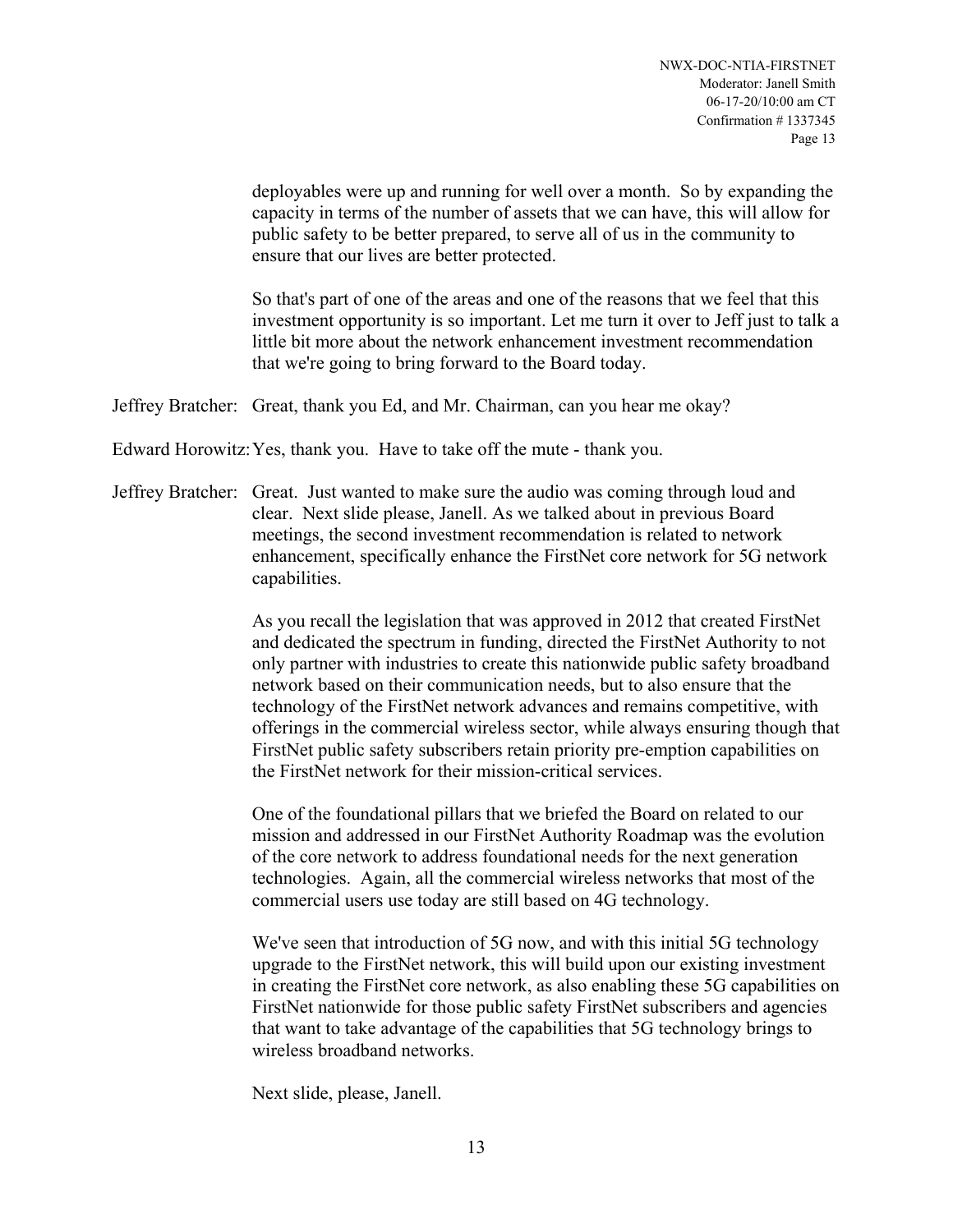Again, some of the key highlights for 5G capabilities in this initial step will provide the faster speed that Chairman Cox mentioned earlier, the ultra-low latency, some of the massive IoT. And will provide the first responder, FirstNet subscribers with much improved throughput, and we'll begin to see more ubiquitous use of high-bandwidth technologies such as high definition video, improved location services, and that data access for better situational awareness at the incident scenes.

As we've heard in our roadmap sessions with public safety, first responders expect the network to evolve and progress with technology. They did not want to be stranded on outdated networks and communication capabilities. So we're very pleased that we're bringing this to the Board today for your consideration and approval.

As we continue to do since the inception of FirstNet, we're also actively driving within the 3GPP, that third generation partnership project, standards body, the 5G mission-critical standards work as well on behalf of public safety and the first responders to ensure their critical communication needs and requirements are evolving within the standards work as well. And with that, that's the update on our network investment.

Edward Parkinson: Thank you, Jeff. Appreciate that, and it's important, the entire community understands that the investment opportunities that the management's bringing forward to the Board today is a direct result of the engagement that we have had over the last 12 months with public safety. We've had hundreds of individual meetings, met with thousands of different public safety users across the nation from all 56 states and territories.

> And the public safety direct voice, similar to how we use and leverage public safety's input into the development of the RFP, public safety again will see their direct input back into these investment opportunities that we're bringing forward to the Board today.

That is unique. We have the only system in the nation that relies on public safety to build public safety's network, and I think that's the strength of the FirstNet system.

So with that, Chairman Horowitz, I'll turn it back to you.

Edward Horowitz: Thanks, Ed. I just want to remind the group again that the development of the roadmap and its publication last August set forth the six (6) domains that defined where our investments strategy was going to be based upon. The first two (2) domains, one is for coverage and the second is for core enhancement, is what is being looked at today for that investment decision.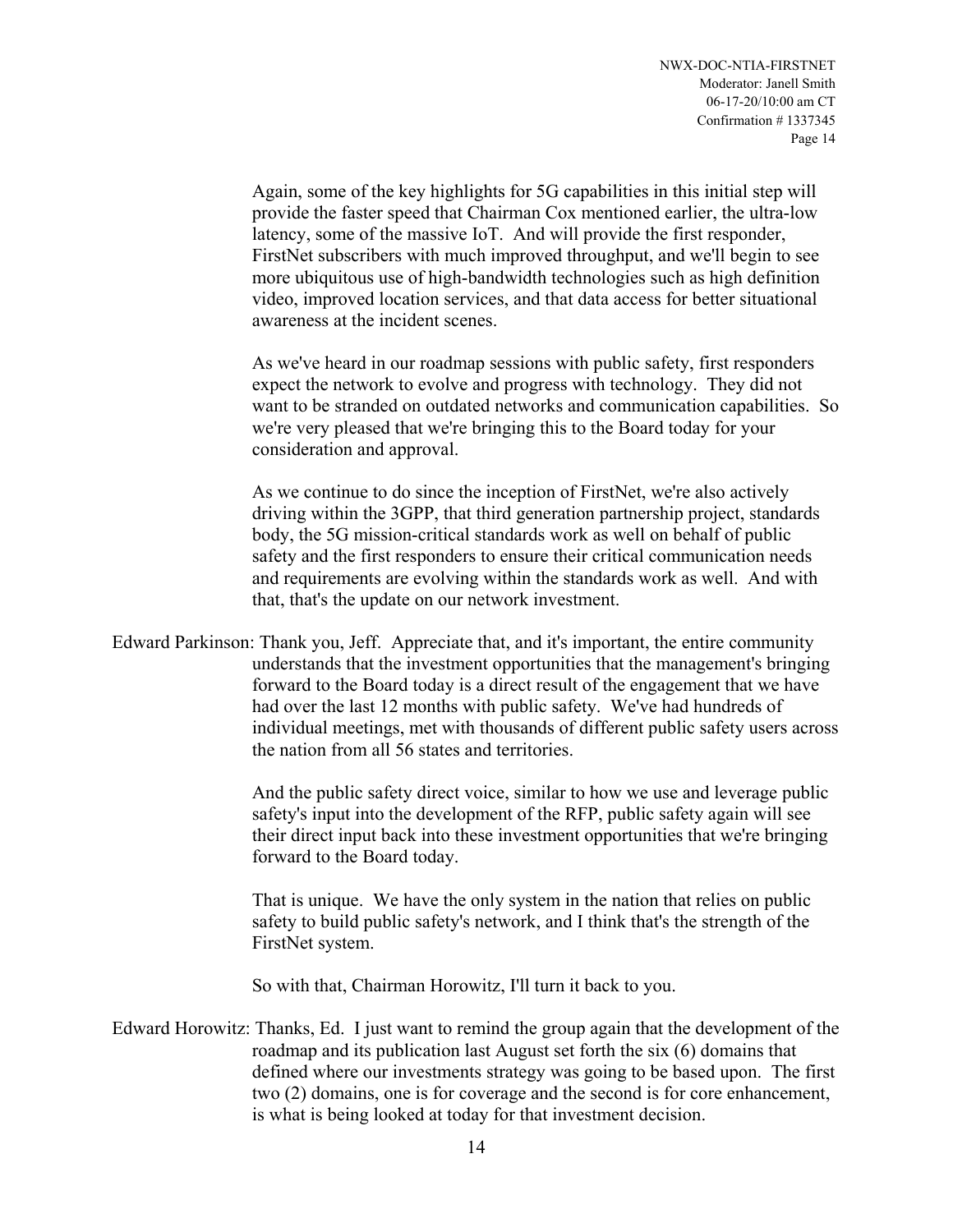The deployables that were mentioned, are getting tremendous usage for both planned and unplanned events. They are changing the operational tempo on the ground. They are required to show up between the time the call goes in and deployable is authorized. They're required to show up within 14 hours or less, and they have done so many times over and over again this past year.

And so it's logical to extend the capability in the deployable arena. And with respect to 5G it's really tracking in a fast follower mode the evolution that's taking place in the wireless technology arena. 4G is obviously firmly in place with tremendous use and is still growing, and will continue to grow and will be in use for many years to come.

But there's - you see the first pebbles in the pond if you will, being thrown in, so the first ripples of the 5G is starting to be defined and is gradually going to be added to the capability that 4G offers in order to provide faster speed, lower latency, and support of a massive IoT environment.

All of this is based on the roadmap, based on the guidance that was presented to the Board, based upon the Board's feedback to management on their recommendations, suggesting they go off and get to this point where we find ourselves today, where management's proposing to the Board that we specifically obligate funds in these two arenas.

So unless there are other comments from the floor at this point, which I'll take a pause here to find out if there are any comments. I'd like to then suggest that we get a motion from the Board to move the Board into a closed session for the next 15 minutes or so, and then we'll come back out. So before moving to close session, does anyone have anything they'd like to say? Okay, can I please have a motion from someone to move the Board into closed session.

Neil Cox: This is Neil, I so move it.

Edward Horowitz: Thank you, Neil. And second?

Richard Stanek: Richard, second.

Edward Horowitz: Thank you, Richard. All in favor say aye.

Group: Aye.

Edward Horowitz:Thank you. Any opposed, say nay. Abstentions? Thank you. So the Board will now enter into closed session. I have 40 minutes after the hour, and I'm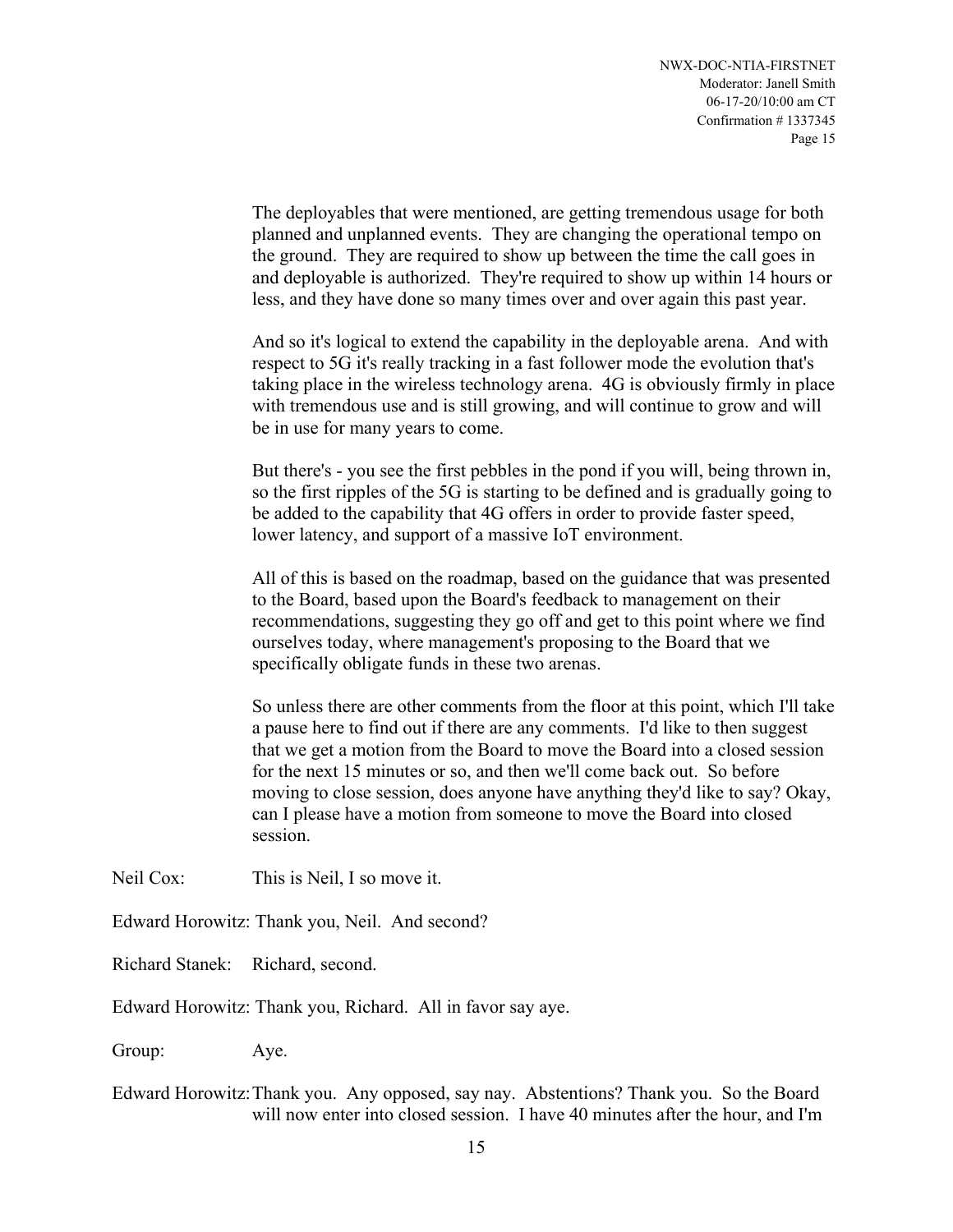going to propose that we come back into the public session by 55 minutes after the hour. So at this point, we're going to go into closed session. Thank you.

Janell Smith: Operator, if you would please place the call on hold.

- Operator: You are on hold for a conference call. Please press star-0, and a coordinator will assist you momentarily.
- (Music) \*\*Closed Session\*\*
- Operator: The meeting is now open. (56:56)

Edward Horowitz: Thank you, operator. I'd just like to take a moment to confirm that all the Board members are back on this call, and so I'm asking Madam Secretary, would you please call the roll once again for the Board and confirm that each Committee has a quorum.

- Janell Smith: Okay, I'm going to check you as present, Chairman Horowitz.
- Edward Horowitz:Thank you.
- Janell Smith: Vice Chairman Stanek?
- Richard Stanek: Present.
- Janell Smith: Richard Carrizzo?

Richard Carrizzo: Present.

- Janell Smith: Welton Chase?
- Welton Chase: Present.
- Janell Smith: Neil Cox?
- Neil Cox: Present.
- Janell Smith: Brian Crawford?
- Ryan Crawford: Here.
- Janell Smith: Vincent DeLaurentis?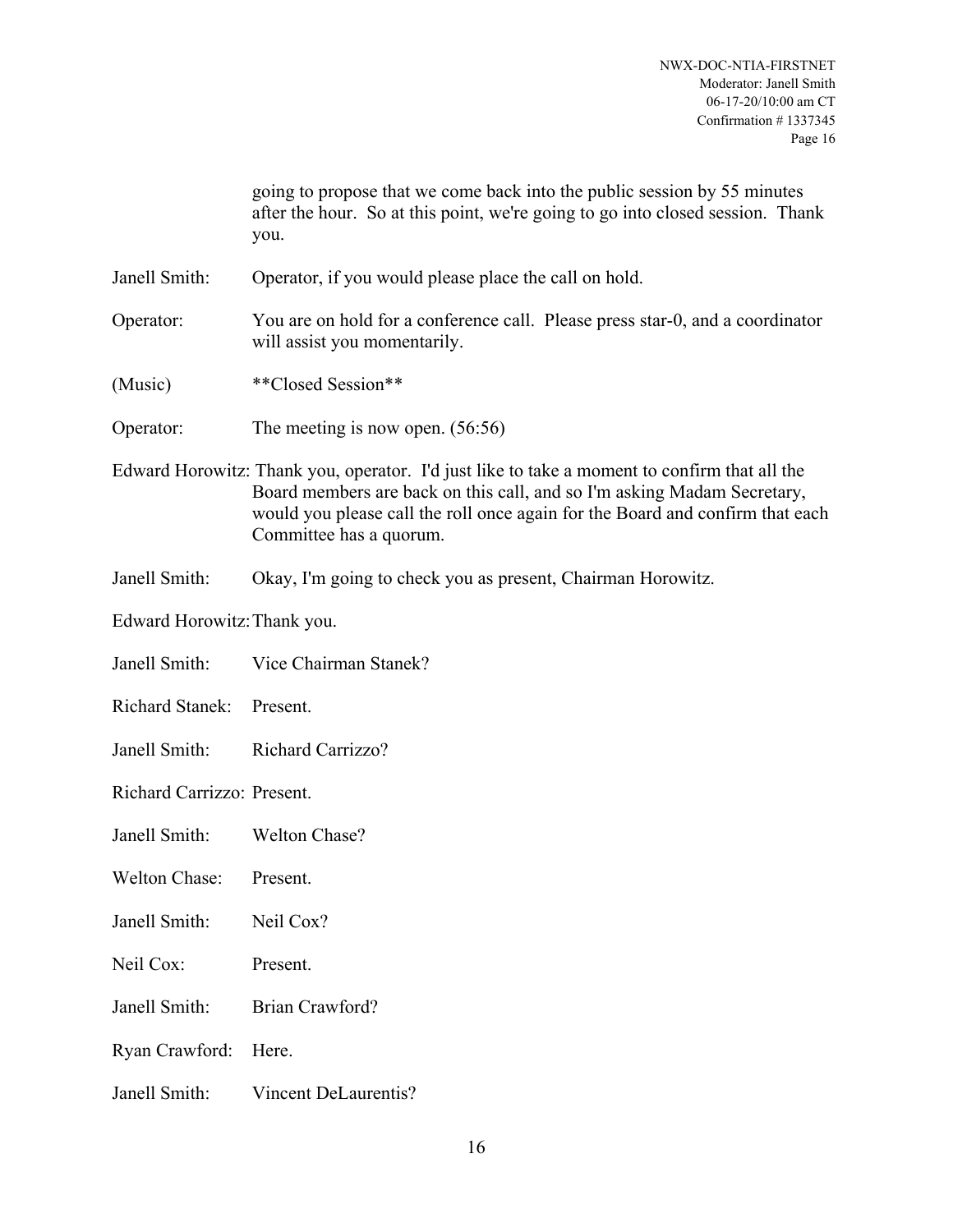Vincent DeLaurentis: Here.

| Billy (William) Hughes? | Janell Smith: |
|-------------------------|---------------|
|                         |               |

William Hughes: Here.

Janell Smith: Karima Holmes?

Karima Holmes: Here.

Janell Smith: Darrin Jones?

Darrin Jones: I'm here.

Janell Smith: Tip (Robert) Osterthaler?

Robert Osterthaler: Here.

Paul Patrick: Present.

- Janell Smith: Matt Slinkard?
- Matt Slinkard: Here.
- Janell Smith: David Zolet?

David Zolet: Present.

Janell Smith: Mr. Chair, we do have a quorum for the Board as well as for all four (4) Committees.

Edward Horowitz: Thank you, Janell. Before we move on and go to the Finance Committee's Resolution number 25 and the Board Resolution number 105, I wanted to provide a brief report out of the Board's closed session. During that session, the Board discussed privileged and commercial financial information, including procurement-sensitive information regarding the investment recommendations.

> And the Board also gave direction with respect to the next steps of the FirstNet Authority management, has authorized to take with the investment recommendations. So at this point I'd like to give the floor over to Tip (Robert) Osterthaler, Chairman of the Finance Committee, and let him report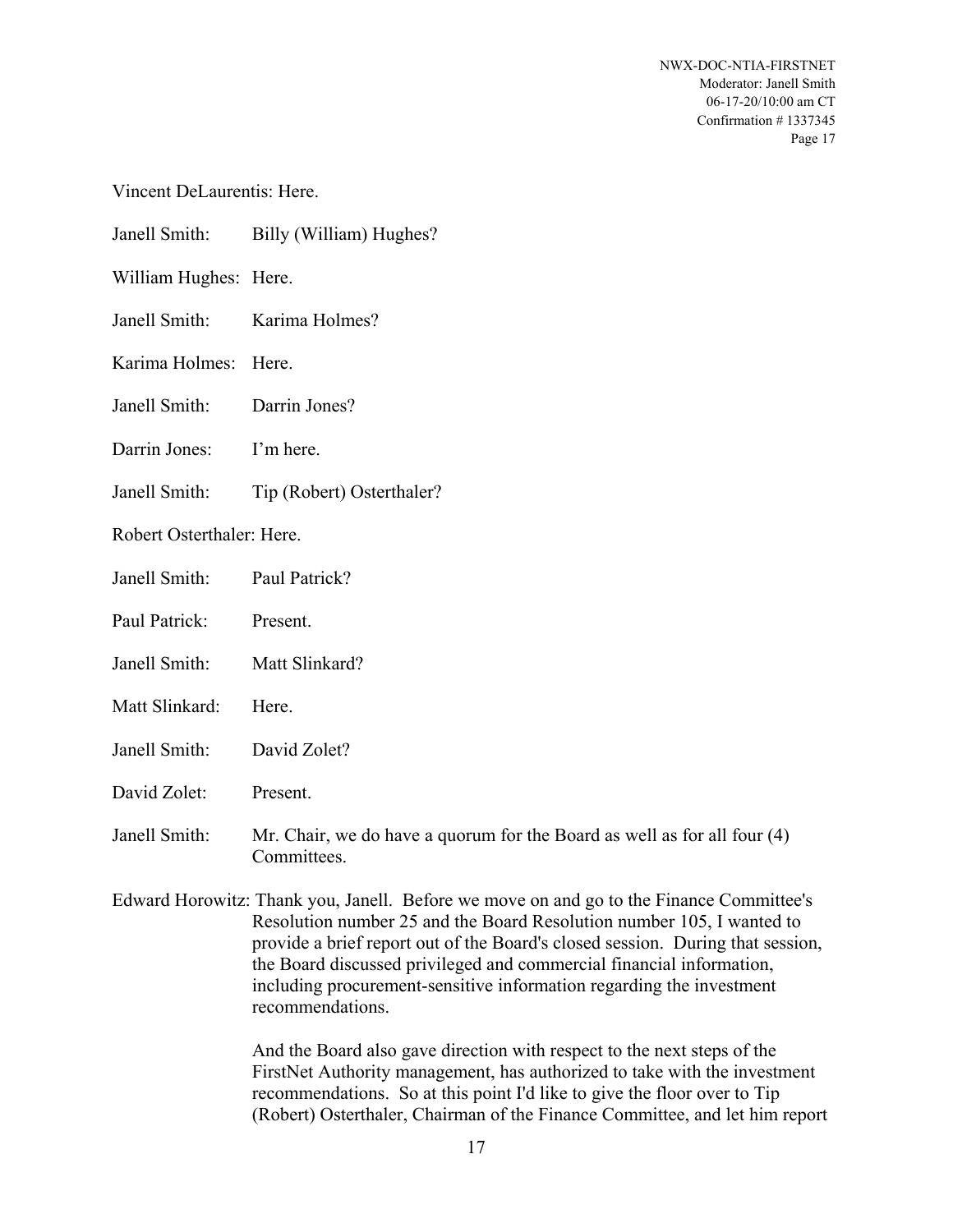out.

Robert Osterthaler: Thank you, Mr. Chairman. After our initial discussions at the closed session, at this time the Finance Committee would like to recommend that the Board approve the material terms of the two task orders to the existing national public safety broadband network contract, and that it further direct management to take all actions necessary to issue task orders to the NPSBN contract to obtain these services consistent with such material terms, and to obligate the necessary funds.

> Before we do, do any Finance Committee members have any questions or comments regarding the proposed resolution? And the floor is open. Hearing no questions or comments, we're prepared to vote on Finance Committee Resolution 25. Madam Secretary would you please read the operative language?

- Janell Smith: Finance Committee Resolution 25 Recommendation on Network Investments. Now, therefore, be it resolved that the Board Finance Committee recommends to the Board that it approve the material terms of two (2) task orders to the existing NPSBN contract that would expand FirstNet's deployable capabilities and services and initiate a core generational upgrade and that it directs management to take all actions necessary to issue task orders so the NPSBN contract to obtain the services consistent with such material terms and to obligate the necessary funds.
- Robert Osterthaler: Thank you, Madam Secretary. Can I ask please that everyone who is a speaker on the call please ensure your phone is muted unless you need to speak, we have some background noise. Okay this is for the Finance Committee members only. May I have a motion for a member of the Committee please to approve Finance Committee Resolution 25?
- Paul Patrick: Tip, this is Paul Patrick. I move to approve.
- Robert Osterthaler: And is there a second?
- David Zolet: Yes, this is Dave Zolet. I'll second.
- Robert Osterthaler: Thank you both. All in favor say aye?

Group: Aye.

Robert Osterthaler: Opposed indicate by saying nay. Are there any abstentions? Hearing no abstentions Madam Secretary would you please make the resolution available to the public following this meeting? Resolution 25 is passed. I'll turn the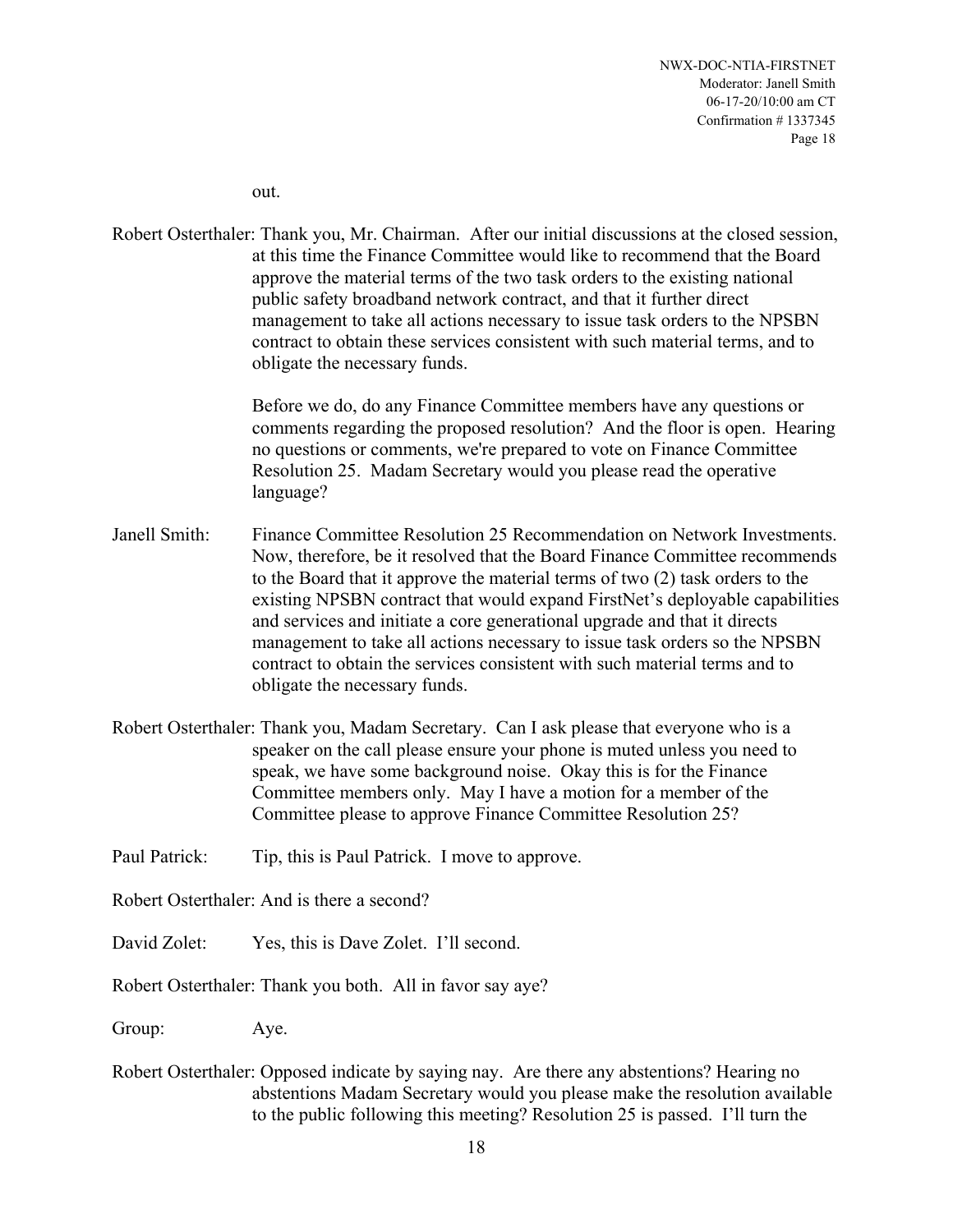floor back over now to Chairman Horowitz for discussion on Board Resolution 105.

Edward Horowitz:Thank you Tip, and thank you members of the Finance Committee. The Board is now prepared to vote on Resolution 105 Network Investments. In this Resolution, in accordance with the Board Resolution 100, the Board approves the material terms and directs management to take all actions necessary including the obligations of funds to issue task orders to the NPSBN contract for expanded deployables capabilities and services and an initial core generational upgrade.

> Before we vote do any Board members have any questions about the proposed resolution? Hearing none we are prepared to vote on Board Resolution 105. Madam Secretary, would you please read the operative language?

Janell Smith: Board Resolution 105 Network Investments. Now therefore be it resolved that in accordance with Resolution 100, the Board hereby approves the material terms and directs management to take all actions necessary including the obligation of funds to issue task orders to the NPSBN contract for expanded deployable capabilities and services and an initial core generational upgrade.

Edward Horowitz:Thank you. May I please have a motion to approve Board Resolution 105?

Richard Carrizzo: Carrizzo motions.

Paul Patrick: Paul Patrick, I'll second.

Edward Horowitz: Thank you. All in favor say aye.

Group: Aye.

- Edward Horowitz:Opposed by saying nay? Are there any abstentions? Resolution's passed. Madam Secretary will you please make the following Resolution available to the public following this meeting.
- Janell Smith: Yes, I will.
- Edward Horowitz: Thank you. I would like to take a moment and note this milestone. It all started with the establishment of the FirstNet Authority, the development of an RFI, so that's the RFP which then led to source selection, which then led to selection of a contract, then led to opt ins, which led to the establishment of the core and build out of the network.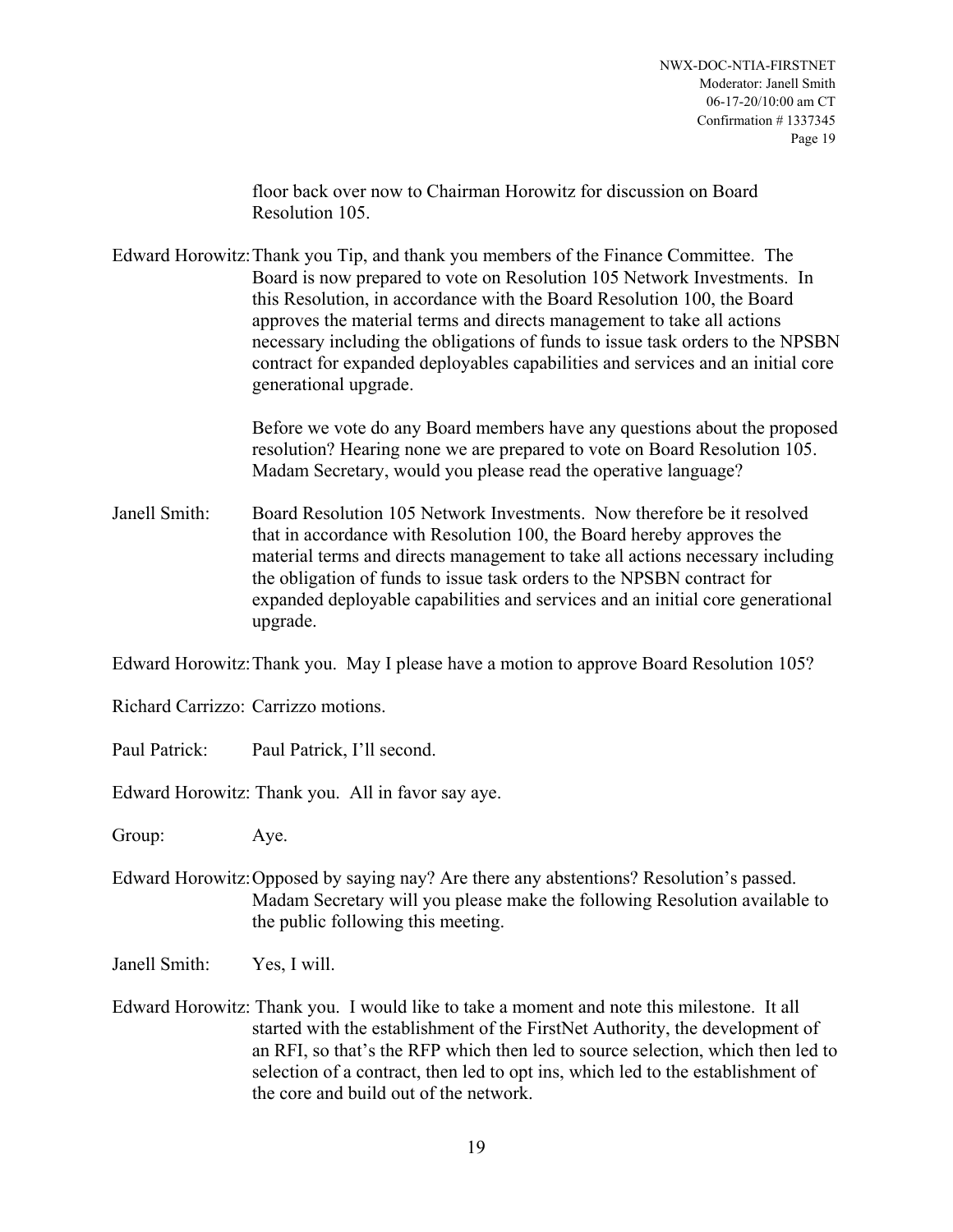And we find ourselves today in a position whereby as contemplated originally based upon the economic terms that were dictated in the original legislation and subsequently that have been emphasized in various resolutions, we find ourselves at the point at which as I said in my opening remarks we're making good on the promise that we would make investments back into the NPSBN along the lines as contemplated in the roadmap.

It's a pretty awesome moment in time. And I'm only sorry that we're actually not together physically where we can see the smiles on each other's face as we are in this around the Boardroom and the smiles that might be in the audience and the smiles that would be on the faces of the FirstNet organization.

We've put countless hours into getting these definitions defined, these roadmaps defined, these projects to defined working with NTIA and the DOC and other groups to make sure that a process is put into place, such that this is repeatable.

So if there is anything that has come out of the diligence that has taken place and the effort that has taken place and it's over and above where we're going to put the money is that the process that has been used to get to this point on all avenues is documented as repeatable.

So as the organization FirstNet management hears back from public safety, determines what the next areas of investment should be, there is now a blueprint as to how to go about getting to this point. Where the Board is going to be asked to look at next category and then ultimately approve the investments.

All I can say is as time goes on, future Boards should look back at this moment in time and say, "Boy that was easy. It's easy to make investments." And the reason the only reason that it is because of the effort that have taken place up to now by the management, NTIA, DOC and this Board. And I just want to say thank you very much for all of this.

I'd like to turn over to Ed Parkinson if he has any closing remarks. I open the floor to anybody else after Ed speaks if there's something someone else would like to say.

Edward Parkinson: Thank you Chairman Horowitz. I appreciate the time and I'd like to thank first of all the FirstNet Authority team for all the hard work and dedication that they have put in to help us get to this vote. And there are an incalculable number of people who have dedicated the last year frankly of their professional lives to this effort.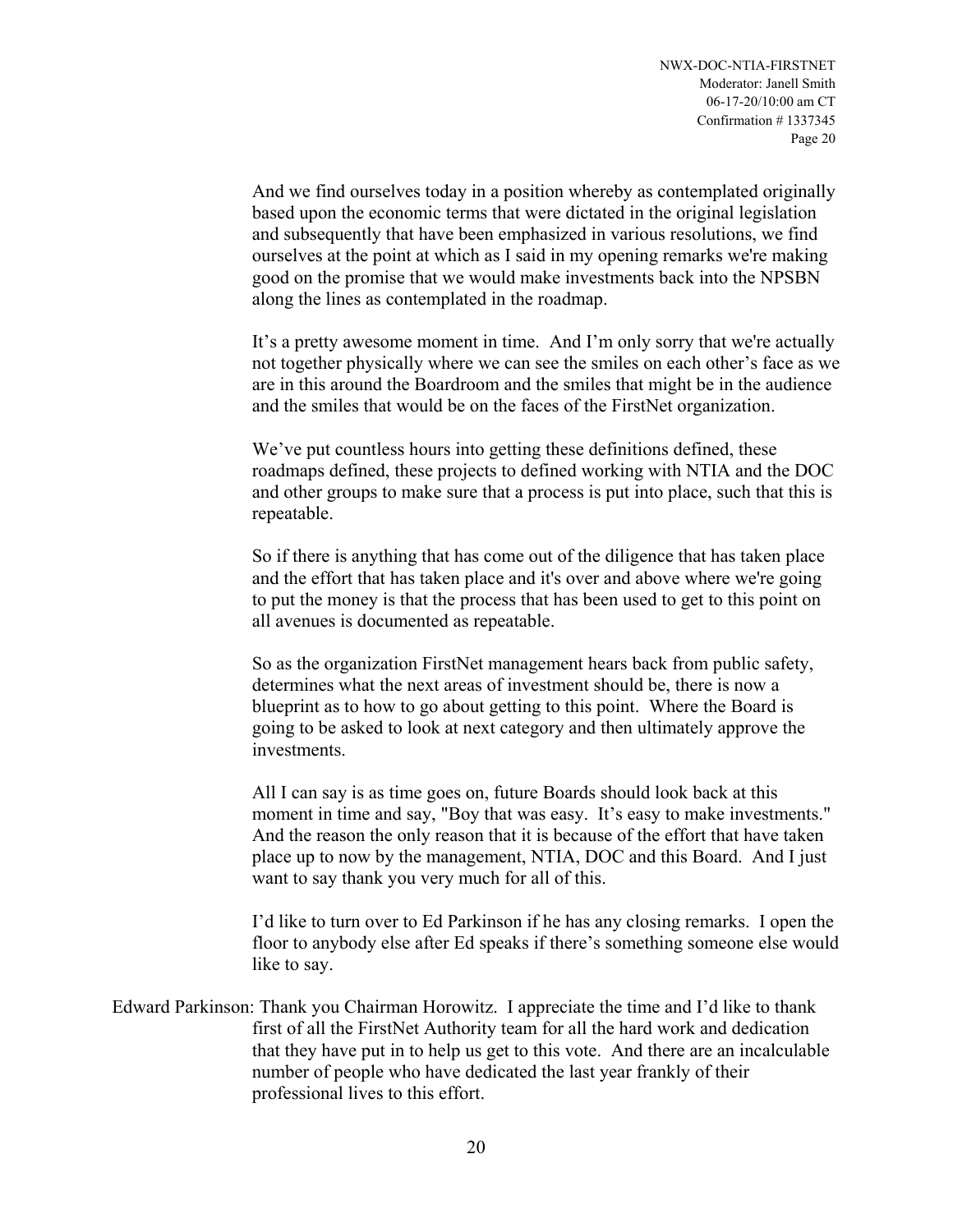And, you know, I just I really do thank the team. It's not just one or two people that's for sure. And many, many thanks to all of the FirstNet Authority team.

A couple of folks I too would like to thank at the DOC for getting us to this point. Thomas (Tom) Gilman, who is the Chief Financial Officer and Assistant Secretary for Administration. He came in and really attached himself to the FirstNet program and has been such a tremendous asset in support of the program. Many thanks to Tom Gilman for all of his support.

Barry Berkowitz, the Senior Procurement Executive and Director of Acquisition Management. Barry and his team have been tremendous advocates for the FirstNet program going back to when the program was first stood up. And to see us at this point today a lot of credit must go to them. And of course Deputy Secretary Karen Dunn Kelley who has really worked tirelessly in support of the FirstNet program.

Finally, in terms of thanks Doug Kinkoph, Mike Dame, Maggie Mitchell and the entire NTIA team. They really have been tremendous partners in the last six to ten months really as we focused on these investments and we couldn't be here without all of their support.

As Chairman Horowitz mentioned, we've really built this process to ensure the continued success with the network investment. It began with identifying those investment principles that the Board voted on in a previous Board meeting and then evolved to gather that feedback from public safety through the roadmap.

And with this greenlight from the Board on these two investment opportunities our team has really jumped in to pursue the best plan to get the best deal for public safety. I would like to thank the entire Board for your work during this time and for your approval to move forward today on these investments and bringing them forward to public safety, for putting FirstNet on the path to 5G and boosting our fleet of deployables for the FirstNet community.

Above all and most importantly, I want to thank public safety for their support. With the hundreds of engagements with the community that went into helping us prioritize these first investments, from local and state inputs, from tribal inputs, and federal inputs, to all the feedback we've received from the Associations and most importantly from the members of our PSAC and the astute leadership of Todd Early.

These are initial investments. And now we're going to take our tested process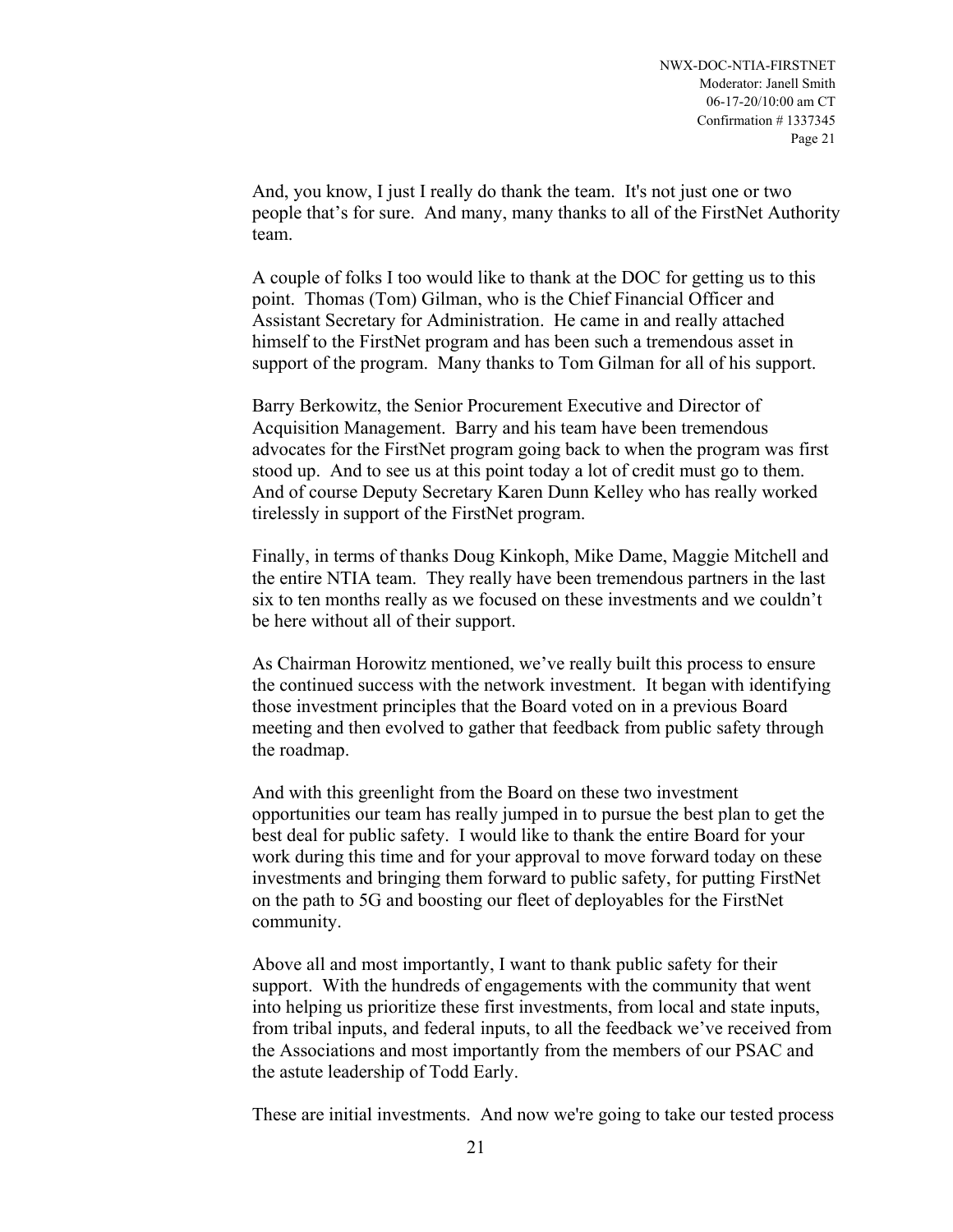and proceed to identify and pursue future investment opportunities. Public safety has and always will continue to be at the center of this process. To public safety and to all of you listening in, please do continue to stay engaged with us to have your voice heard. This is your chance to shape your network. And I think that again is the unique part of the FirstNet experience.

We will continue to hold roadmap engagements across the country. Dave Buchanan and the Public Safety Advocacy team have been continuing to do so the last few months as we've been working and living through the pandemic.

And it's amazing to see public safety step up out there supporting their communities and they're still answering our request to participate in building and shaping their network. And we continue to collaborate with our government partners and our network contractor AT&T, to deliver for public safety.

So we're not stopping here. This is a great start. It's an amazing accomplishment to get to this point and we certainly look forward to the work ahead. So thank you again to the Board, to the DOC for your support in this significant achievement and we look forward to kicking off these task orders with AT&T and ensuring that they are delivered to public safety.

And we will continue to hold AT&T's feet to the fire to ensure that they provide a tremendous service and public safety can know that the FirstNet Authority is here for them and for them alone. So thank you very much Chairman. I'll pass it back to you.

Edward Horowitz:Thank you Ed. Are there any comments that anyone wishes to make from the floor?

Richard Stanek: Mr. Chairman, Rich Stanek.

Edward Horowitz: Yes, Rich.

Richard Stanek: Mr. Chairman, members and guests that are joining us, you know, I think back I've been a Board member now for five maybe six years. This is my 20 plus Board meeting and I was thinking sitting here over the last hour or so about how far we've come from when it was just really getting started, to the RFP process, to picking our private sector partner and all that we've done to get to this point.

> And then you think about just in the last four or five months how dramatically things have changed in this country and how FirstNet and AT&T, their partner, stepped up to provide the service for public safety, not just police,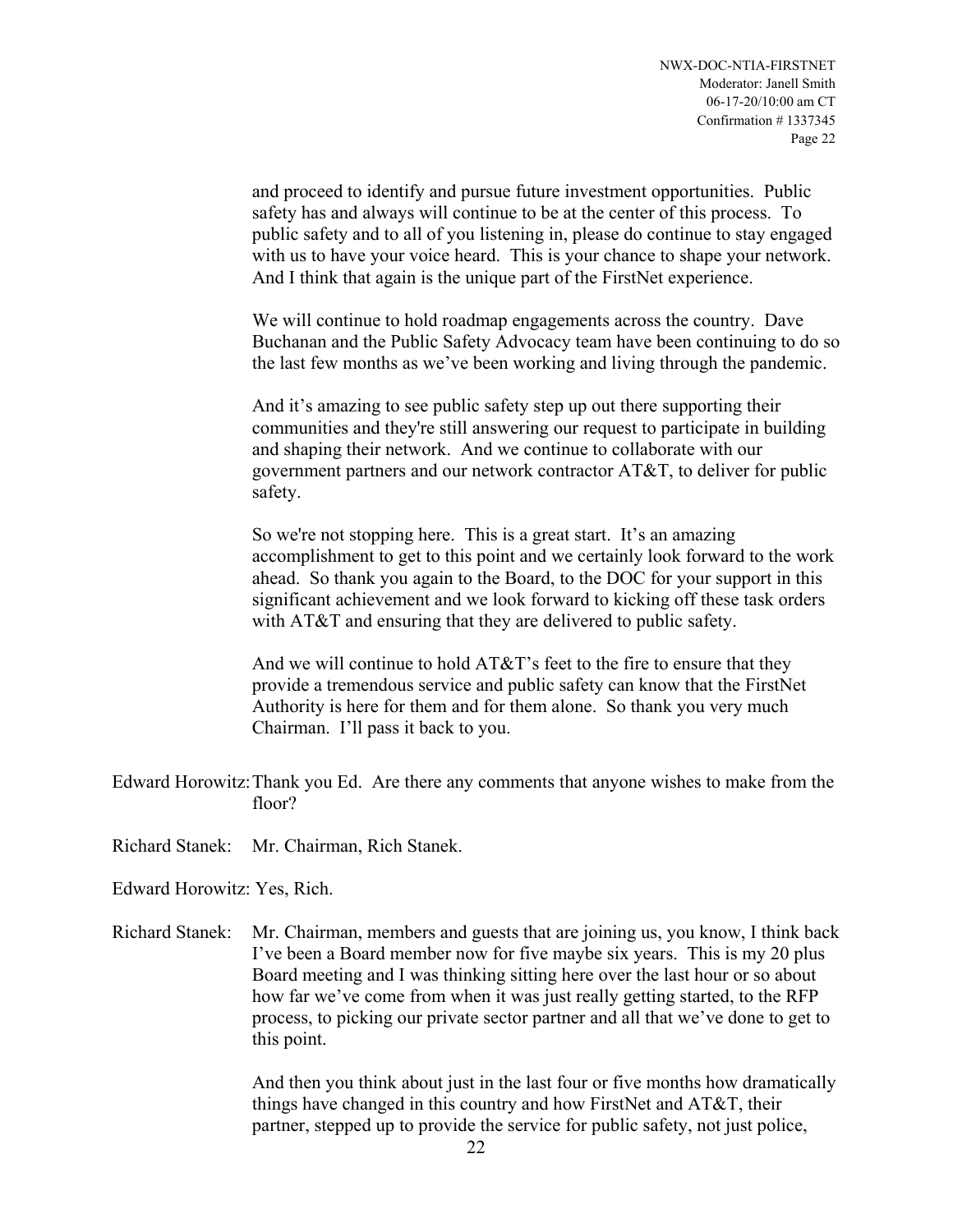fire, but EMS as well.

And things have changed so dramatically and your staff Ed has really performed admirably. I think about Dave Buchanan and the Advocacy Team and his folks, instead of being out in person making that one on one contact they've had to do it virtually but they really haven't missed a beat, the Board itself.

The Board is just as engaged today as it was four months ago before the pandemic came upon us and prevented us from meeting in person. And this is our second Board meeting in a row where we've had to do it virtually, but yet the work continues. In fact, in some ways maybe it's even been enhanced.

But I've just been really impressed, and want to tell you what a pleasure it is to be able to serve on this Board and after 30 plus years of law enforcement as well to see FirstNet continue to move forward and do exactly what the people who had this idea 15 plus years ago. And see it come to fruition is nothing short of amazing. Thank you Mr. Chair and Board members.

Edward Horowitz:Thank you, Sheriff Stanek. Any other folks? Ed Parkinson often says it takes a village. I think it takes a larger municipality than just a village to get all of this done. And to get a village, or to get a municipality to work together you need to have people who are the leaders and who are able to develop clear messages that can be communicated over and over again.

> In the Horowitz Rule of Seven (7), the message has to be the same message seven (7) times in order to truly be heard by all of the constituencies. And that has happened. It's happened up and down the line, happened throughout the organization in the adjacencies from the public safety community into FirstNet, and FirstNet out into the public safety community.

So looking at that where we've come together today and we have passed some milestone resolutions. I appreciate everybody's participation. One thing about this pandemic environment is that pretty well find everybody at home and in front of their screen. So when you make the call or set an appointment, they're there to receive it, and that's the only good thing that has come out of this that I can see.

Anyway at this point I'd like us to be prepared to adjourn the meeting unless there are other people have anything to say, I'd like to adjourn the meeting. Can I have a motion to adjourn?

Brian Crawford: So moved Mr. Chairman. This is Brian Crawford.